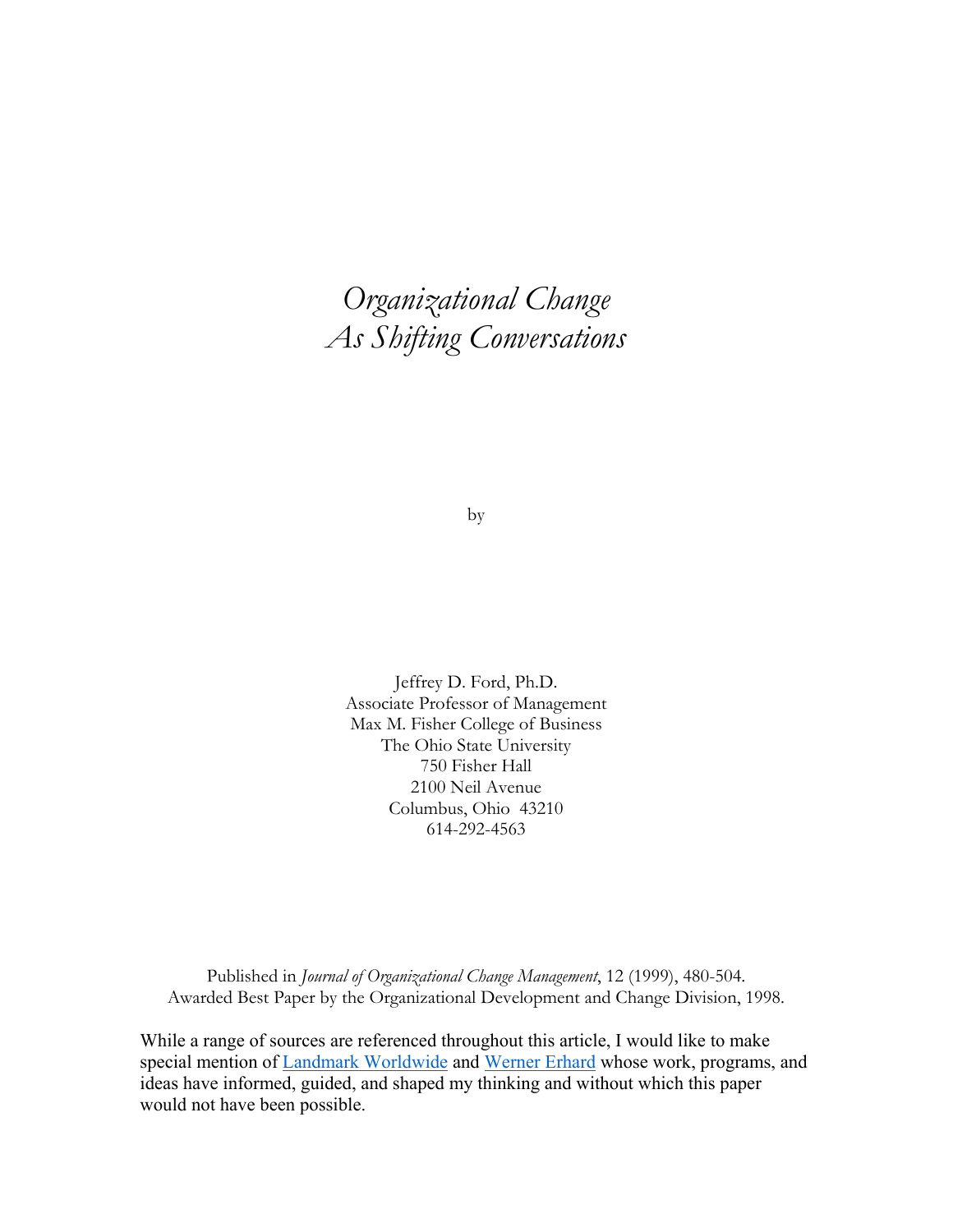## **Organizational Change as Shifting Conversations**

## ABSTRACT

 This paper explores producing and managing change within conversationally constructed realities. Conversations are proposed as both the medium and product of reality construction within which change is a process of shifting conversations in the network of conversations that constitute organizations. In this context, change entails bringing new conversations into a sustained existence and the job of change managers is to create the conversational realities that produce effective action rather than to align organizations with some "true" reality.

Key Words: reality, conversations, network, change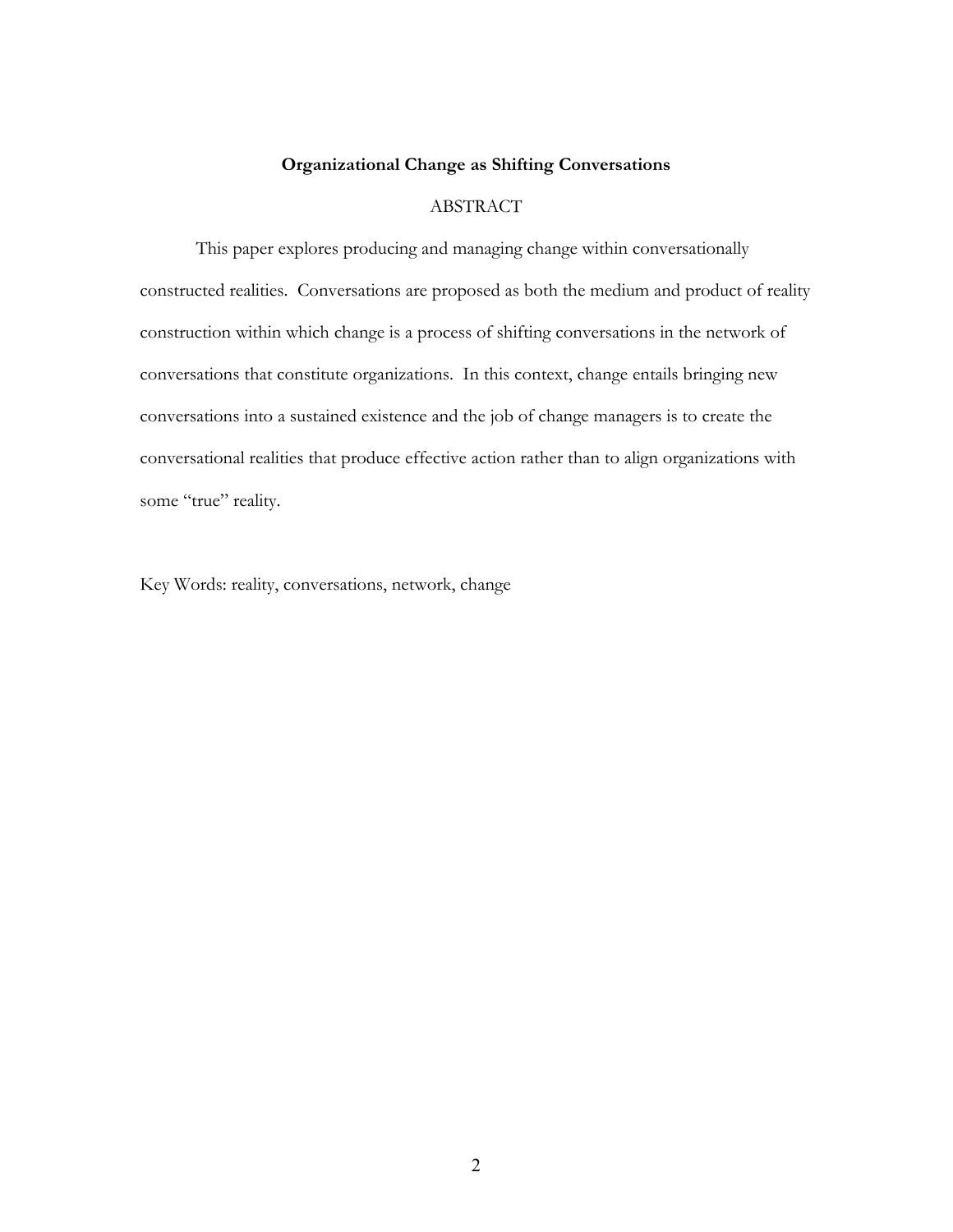What might be the implications for organizational change management if we took the idea of organizations as socially constructed realities seriously? Although some of the organization change literature adopts such a constructivist view (e.g.,Czarniawska, 1997; Tenkasi & Boland, 1993), most of it adopts a structural-functionalist view (Burrell & Morgan, 1979) in which the job of change agents is to align, fit, or adapt organizations, through interventions, to an objective reality that exists "out there". The efficacy of these interventions is seen both as a demonstration of a change agent's ability to accurately mirror reality, i.e., the world is as the agent knows it to be (Watzlawick, 1990), and the ability to apply the appropriate intervention(s) for that reality (Beer, 1980). Successful change, therefore, ultimately depends on the ability to accurately mirror or represent reality and to choose and implement interventions appropriate to that reality.

 But what if we consider organizations as socially constructed realities in which the reality we know is interpreted, constructed, enacted, and maintained through discourse (Berger & Luckmann, 1966; Holzner, 1972; Searle, 1995; Watzlawick, 1984b; Weick, 1979). What if our knowledge and understanding of reality is not a mirror of some underlying "true" reality, nor a reproduction of that reality? Rather, what if our knowledge of reality is itself a construction that is created in the process of making sense of things (Astley, 1985; Knorr-Cetina, 1981; Weick, 1995)?

 In such a constructivist view, change agents would use interventions not to bring about a greater alignment with a "true" reality, but rather to construct, deconstruct, and reconstruct existing realities so as to bring about different performances. Since constructed realities provide the context in which people act and interact, shifting these realities opens new possibilities for action and the realization of new orders of results. The job of change agents, therefore, would be to create new realities in which people and organizations are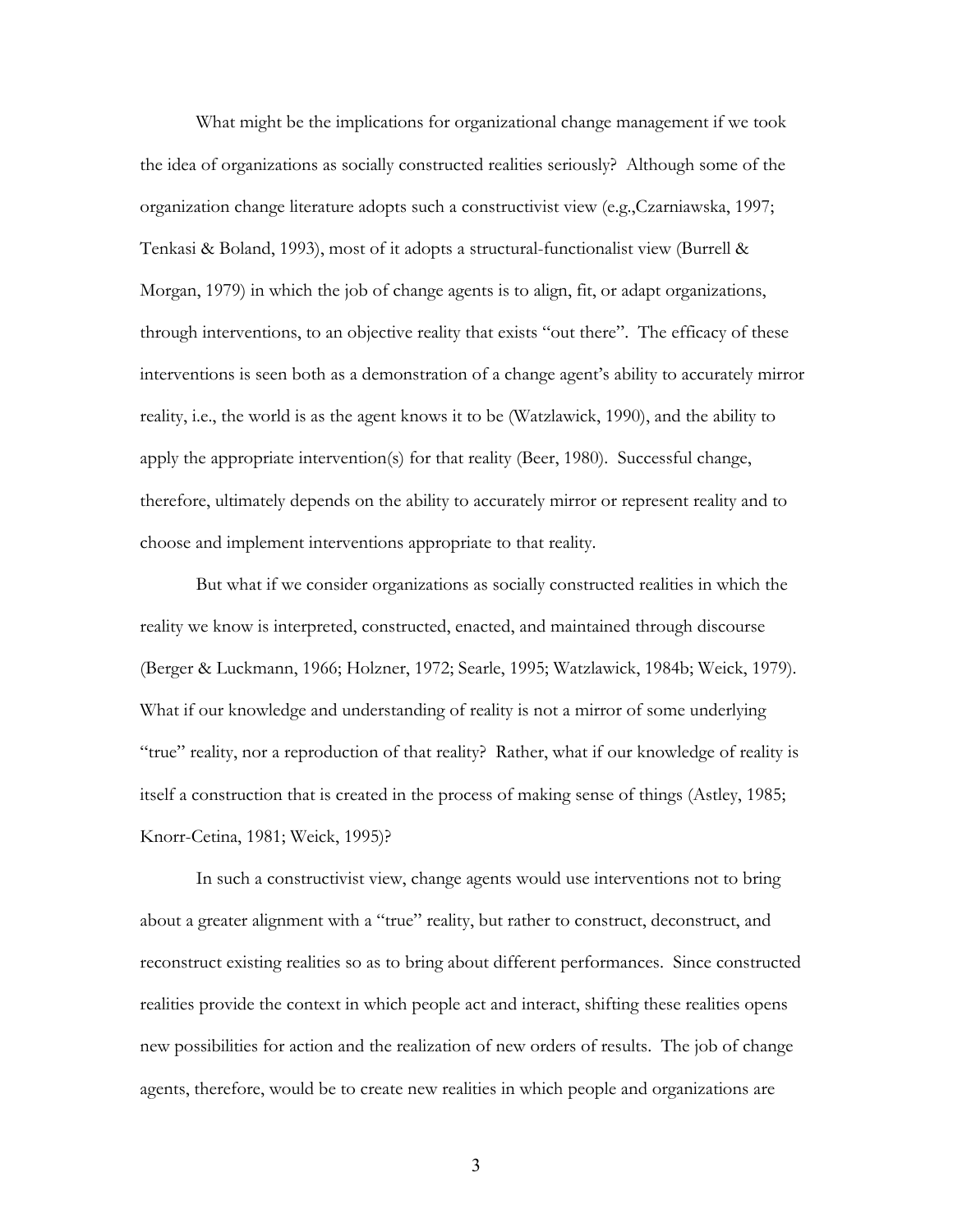more effective in achieving the outcomes to which they are committed (Block, 1993; Scherr, 1989; Senge, 1990).

 Where organizations are viewed as socially constructed realities, a fundamentally different perspective on managing and producing change is needed than that found in structural-functionalist perspectives. More specifically, since socially constructed realities are constructed in, through, and by conversations and discourse, a conversational perspective is proposed. The intent in making this proposal is to open a conversation for what might constitute producing and managing change in organizations where the assumption is made that reality is constructed and that that construction occurs in language. As an opening, it is not intended to provide a comprehensive or exhaustive review of the extensive literature on social construction, language, discourse, or other linguistic based disciplines and perspectives. Rather, it seeks to contribute to the growing literature that focuses on language based approaches to organizations and their management (Boje, 1995; Czarniawska, 1997; Thachankary, 1992).

#### **1. TWO CONSTRUCTED REALITIES**

Constructed reality means that the world we know and understand is our invention (Maturana & Varela, 1987; von Foester, 1984; Watzlawick, 1984a). Through constructivists disagree on what is known and what is real (Spivey, 1997), they share in common the proposition that the world can not be known directly. Rather than discovering the language of the world, as if the world came with names already attached, we invent languages that allow us to talk about and create the world we know (Rorty, 1989). It is in and through these languages that we construct reality. In a constructivist perspective, there is no reality that can be known independent of being constructed. All reality is constructed reality.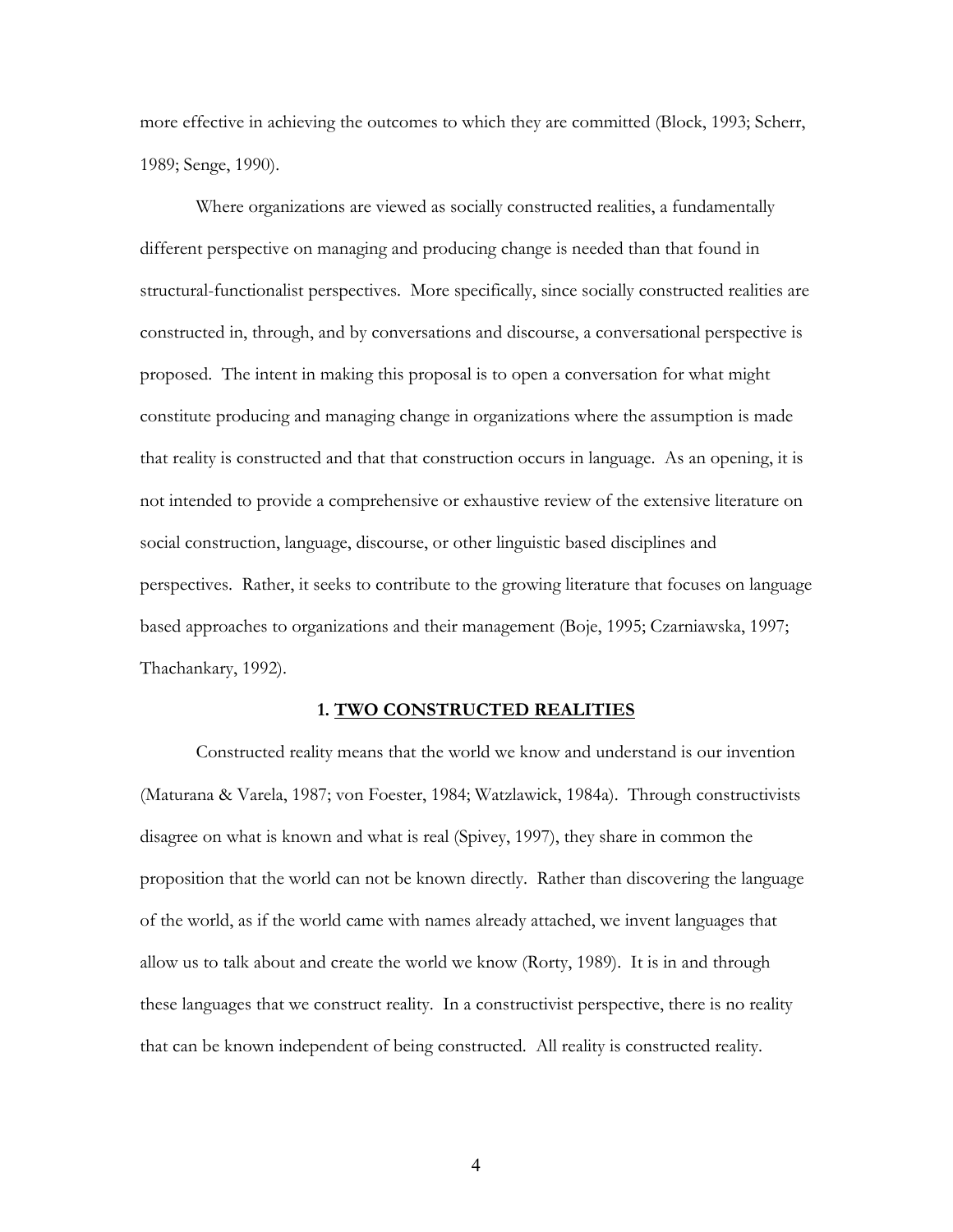Within constructed realities, it is possible to distinguish between what Watzlawick (1990) calls first and second-order reality. These realities correspond respectively with Bohm's (1996) presented and represented realities. First-order, presented realities refer to the physically demonstrable and publicly discernible characteristics, qualities, or attributes of a thing, event, or situation as illustrated by the following example from Watzlawick (1990, 135):

The physical properties of gold have been known since ancient times, and it is improbable that new studies will throw doubt on this knowledge, or that additional research will greatly add to what is already known. Thus, if two people had a disagreement about the physical properties of gold, it would be relatively easy to furnish scientific proof that one of them is right and one of them is wrong. These properties of gold shall be called its reality of the firstorder.

First-order realities, therefore, are composed of uninterpreted facts and data that are accessible (i.e., in the world), measurable, and empirically verifiable. This means that there is some systematic and empirical way to demonstrate their existence or occurrence. Examples of first-order realities are the price of a competitor's product (e.g., \$4.99), a specific point increase or decrease in the Dow Jones Industrial Average (e.g., 85 points), the number of people hired in a given period of time (e.g., 100), and how much someone weighs (e.g., 160 pounds).

 Although first-order realities appear similar to the objective ontological realities of structural-functionalist approaches, they are not the same. First-order realities require a set of linguistic agreements, understandings, and vocabulary for their existence. For example, to be able to call something "gold" and to talk about its characteristics, qualities, and attributes presupposes an already existing discourse in which the use of these terms is "understood". In a constructivist perspective, the discourse which constitutes first-order realities is itself a construction (Spivey, 1997; Watzlawick, 1984b) and different language games will give

 $\overline{5}$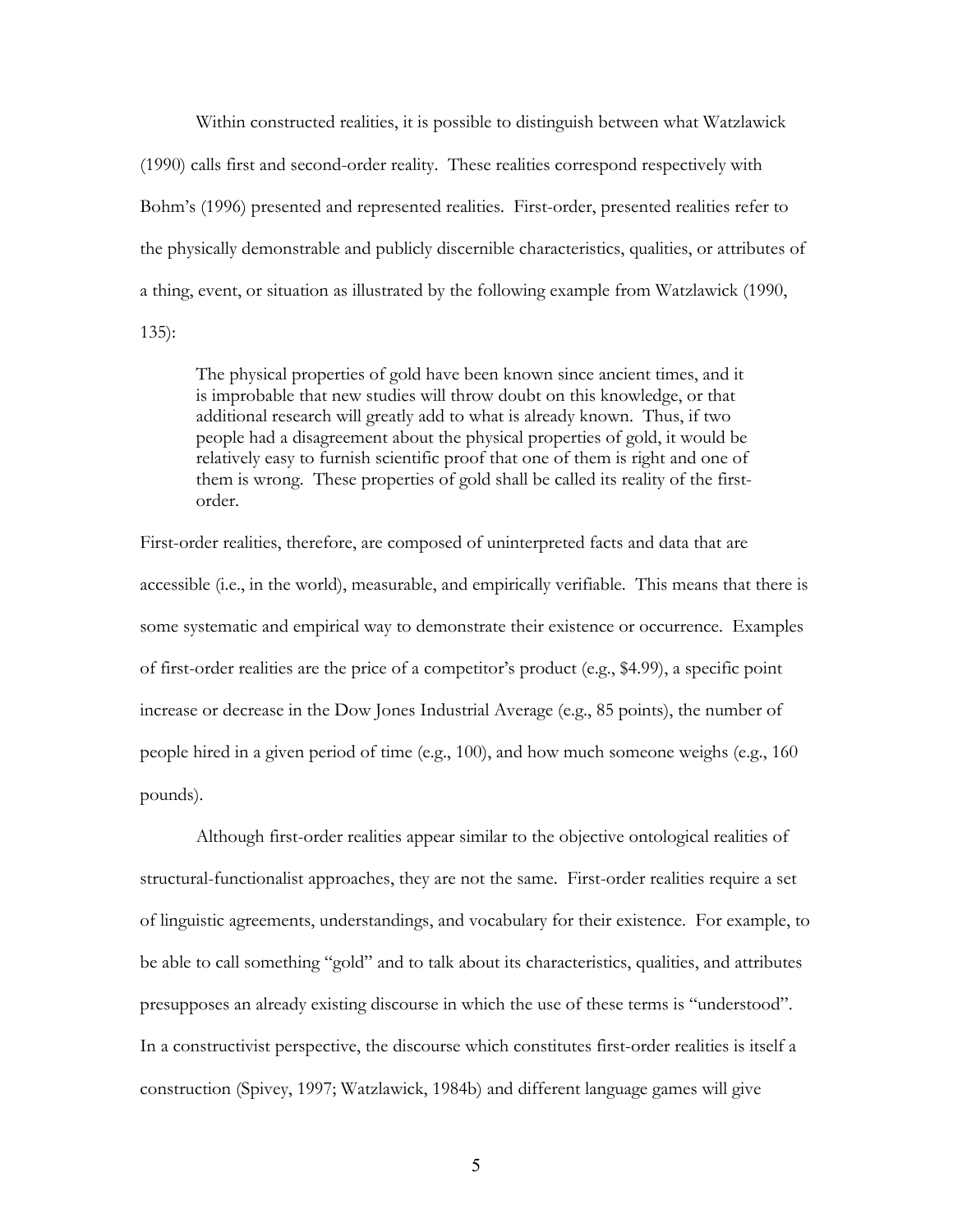different constructions, understandings, and testings of reality (Astley & Zammuto, 1992; Mauws & Phillips, 1995; Wittgenstein, 1958). But this is not the case in a structural functionalist perspective where words and phrases are understood to literally mirror and represent reality and differences in understandings reflect misunderstanding and perceptual bias.

What differentiates second-order reality from first-order reality is the attachment of meaning. Second-order, represented realities are created whenever we attribute, attach, or give meaning, significance, or value to a first-order reality (Bohm, 1996; Watzlawick, 1990). Second-order realities are not "in" the facts or data of the situation itself, but are interpretations put there by observers (Watzlawick, 1976) including their opinions, judgments, assessments, evaluations, and accounts (Harré, 1980). Even when first-order realities remain the same, is it possible to have different second-order realities, as when one physician diagnoses an elevated white blood cell count as an infection and another diagnoses it as leukemia.

Second-order realities create a reality apart from first-order realities because the "consequences of these attributions of meaning create concrete results of a personal and societal nature", i.e., people act on the basis of their interpretations (Watzlawick, 1990, 313). An example of this consequence can be seen in the case of a patient with a temperature of 103 degrees who states "My head hurts and I feel nauseous". The physician who diagnoses the situation as the flu is replying to the first-order reality of the patient's data with a secondorder reality interpretation. The interpretation, in turn, calls for and justifies a specific medical course of action which actions become events in a subsequent first-order reality. These events in turn are explained and given meaning, forming the basis for subsequent action, and so on in a cyclical relationship through time.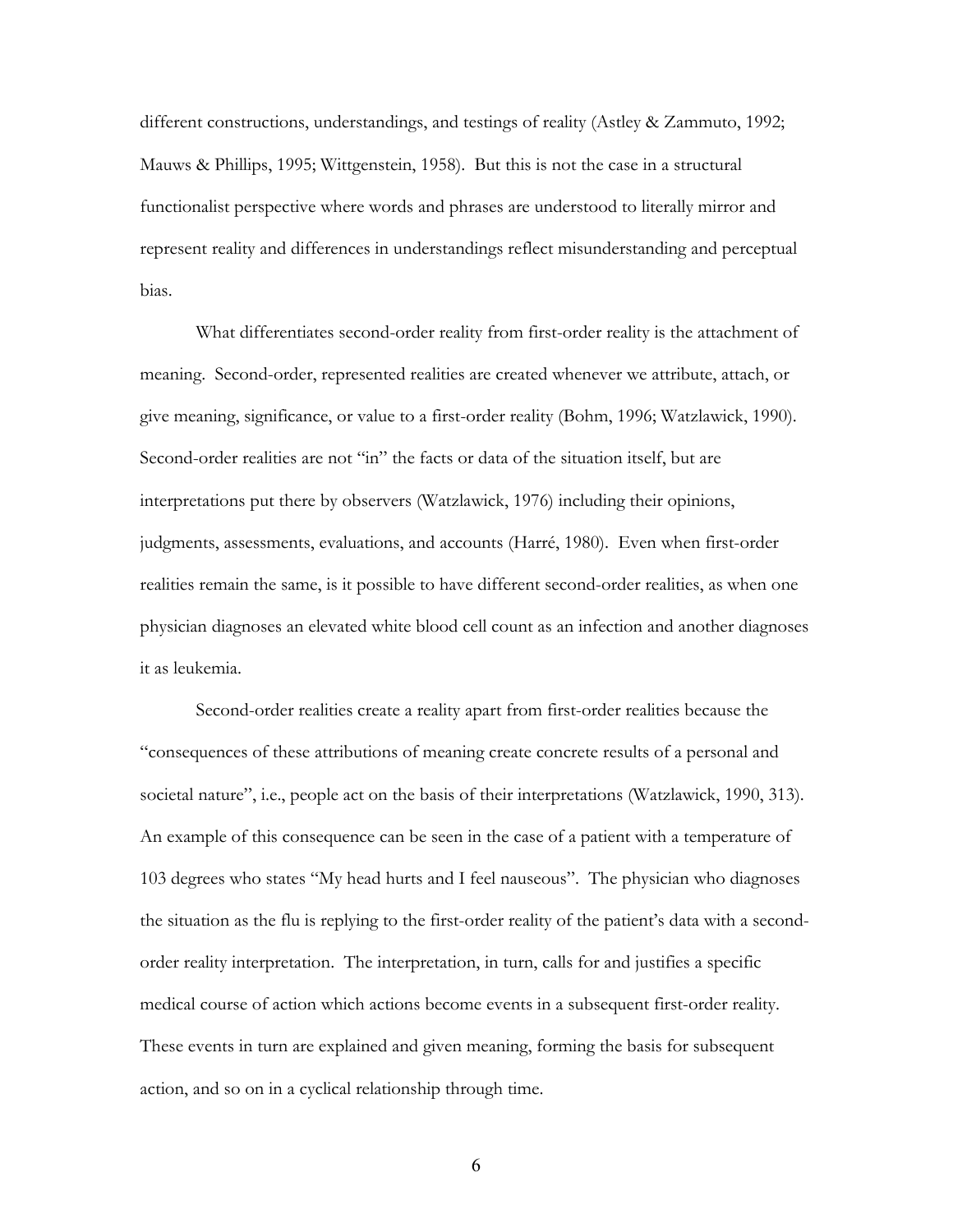The significance of these two realities lies in our failure to distinguish between them and to understand the nature of their interconnection. According to Bohm (1996, 55) "the representation [second-order reality] fuses with the "presentation," [first-order reality] so that what is "presented" (as perception) is already in large part a re-presentation". The result is what Bohm calls a net presentation in which the two realities fuse and mingle together, occurring as one, seamless reality. Representations infuse the presentation and we relate to our representations as if they are presentations that are "in-the-world" independent of us. What we experience as presented depends on our representations, resulting in self-fulfilling prophecies in which representations begin to prove themselves by creating new "facts" (Bohm, 1996; Watzlawick, 1990).

If I have a representation of someone as "authoritative", i.e., I attach the interpretation "authoritative" to them, then how I subsequently experience them (i.e., the presentation) is authoritative. Authoritative is not seen as an attribute I have attached to someone, but rather is seen as a quality that inheres in them as if it were a first-order reality that is right there for anyone and everyone else to see. I do not go around saying I have an interpretation (representation) that so and so is authoritative, I say they ARE authoritative and provide and seek confirmatory evidence**.** Representations are transparent, operating below our consciousness yet informing and shaping our interactions. An excellent example of the results of collapsing first and second-order realities is found in Rosenhan's (1984) discussion of what happens to sane people who have been labeled insane and put in asylums.

Because second-order represented realities provide the context in which first-order realities are present, changes in second-order representations can lead to fundamental and practical changes in an organization regardless of what happens to first-order realities. The fact that there has been no alteration in a first-order reality does not mean that one is stuck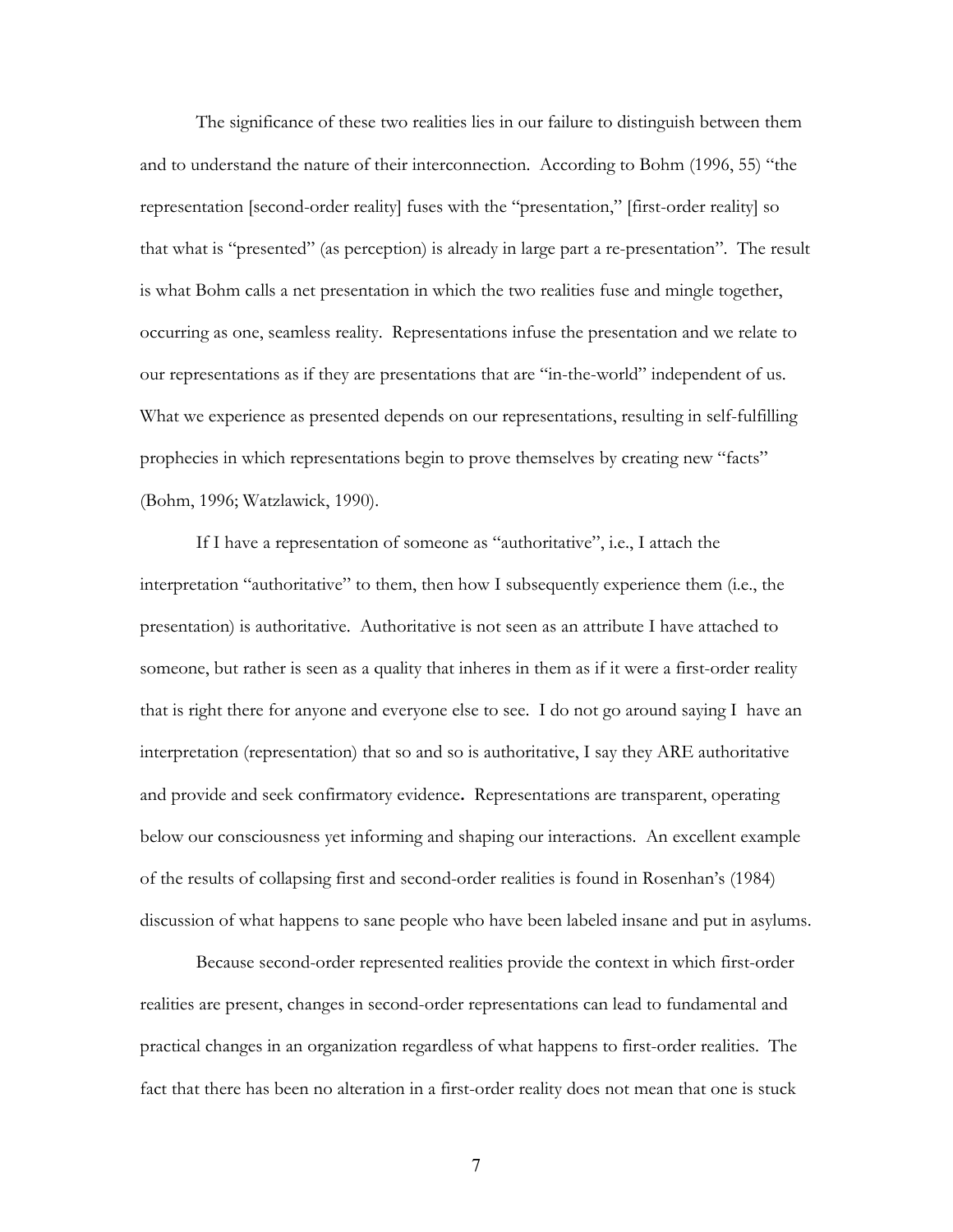with any particular second-order reality, i.e., facts do not dictate meaning. Indeed, constructivism suggests that the consequences of a particular second-order reality can be replaced by the effects of a different second-order reality, which results in different outcomes (Watzlawick, 1990). What is required, however, is that one is aware of and can distinguish between the two realities. It is this distinguishing that is at the heart of Bohm's (1996) concept of dialogue in which hidden assumptions (representations) and their consequences are revealed.

 First and second-order realities are rarely constructed solely by direct personal experience, but are inherited in the conversational backgrounds (e.g., cultures, traditions, and institutions) in which we are socialized. As Gergen (1985, 267) points out "the terms by which the world is understood are social artifacts, products of historically situated interchanges among people." Both types of reality, therefore, are the result of current and historical stories, discourse, narratives, and arguments in which the claims and conclusions of others are engaged. As a result, we "know" about things for which we have little or no direct experience because the judgments and understandings (representations) of others have been passed on to us. Socialization gives us instructions on how to see the world, and we operate as if the world really is that way (Wanous, 1992).

## **2. CONVERSATIONS: PRODUCT AND PROCESS**

 First and second-order realities are constructed and maintained in and through conversations. At the most basic level, conversations are "what is said and listened to" between people (Berger & Luckmann, 1966; Zaffron, 1995). A broader view of conversations as "a complex, information-rich mix of auditory, visual, olfactory and tactile events" (Cappella & Street, 1985), includes not only what is spoken, but the full conversational apparatus of symbols, artifacts, theatrics, etc. that are used in conjunction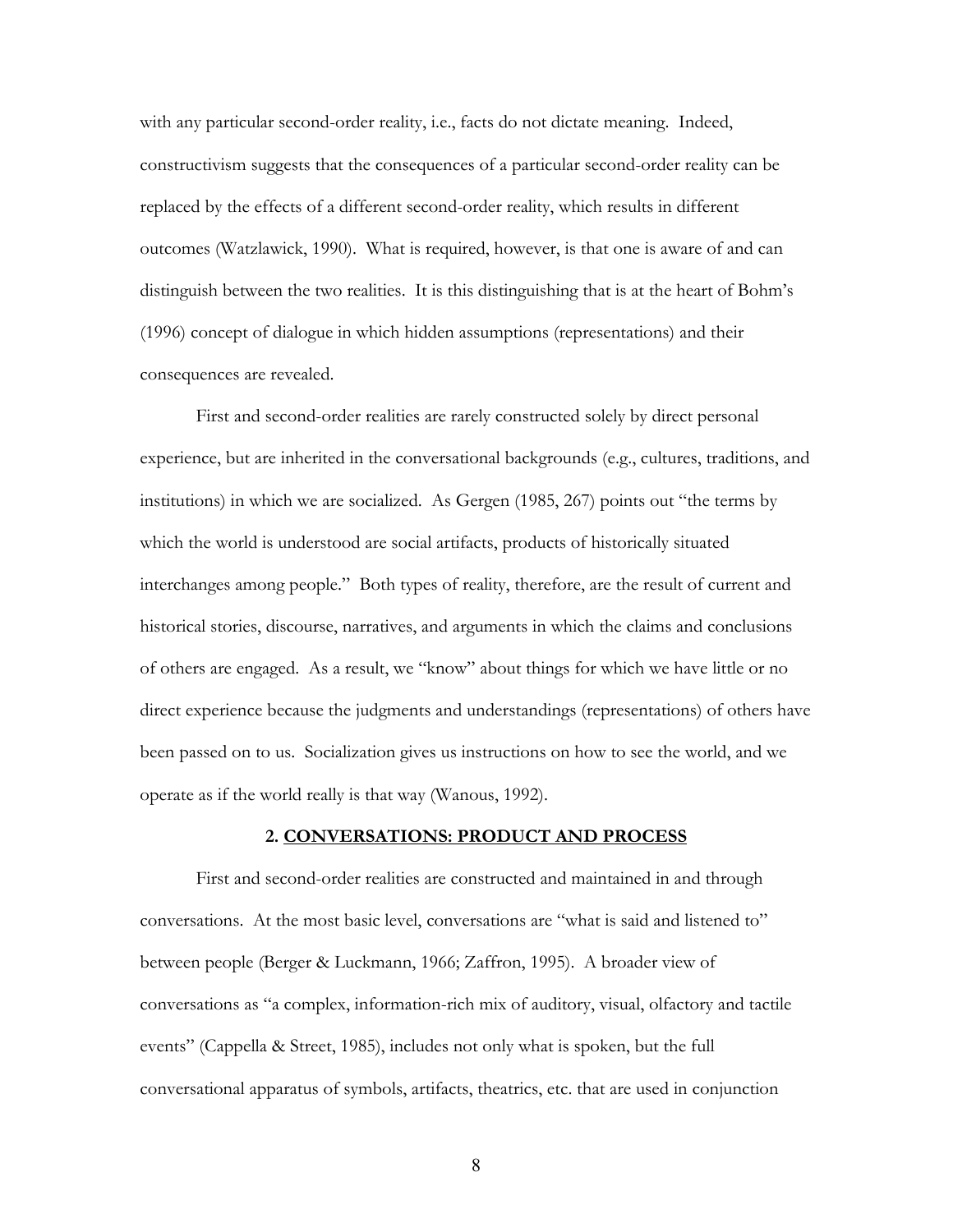with or as substitutes for what is spoken (Berger & Luckmann, 1966). The speaking and listening that goes on between and among people and their many forms of expression in talking, singing, dancing, etc. may all be understood as "conversation". In this respect, facial expressions and body movements, with or without the use of instruments or tools, constitute speaking. Similarly, listening is more than hearing, and includes all the ways in which people become aware and conscious of, or present to the world.

 Conversations can range from a single speech acts, e.g., "Do it", to an extensive network of speech acts which constitute arguments (Reike & Sillars, 1984), narratives (Fisher, 1987), and other forms of discourse (e.g., Boje, 1991; Thachankary, 1992). Conversations may be monologues or dialogues and may occur in the few seconds it takes to complete an utterance, or may unfold over an extended period of time lasting centuries, e.g., religion. A single conversation may also include different people over time, as is the case with the socialization of new entry people in an organization (Wanous, 1992).

 Although conversations are themselves explicit utterances, much of the way in which they support the apparent continuity of a reality is implicit, by virtue of a network of background conversations similar to Harré's (1980) latent structures and Wittgenstein's form of life (Wittgenstein, 1958). A background conversation is an implicit, unspoken "back drop" within which explicit conversations occur and on which they rely for grounding and understanding. Background conversations are manifest in our everyday dealings as a taken for granted familiarity or obviousness that pervades our situation and is presupposed in our every conversation. A conversation between a female manager and male worker, for example, may occur against a background for gender, manager and worker, oppression or exploitation, human rights, business, organization culture, family relations, or the singles' dating market.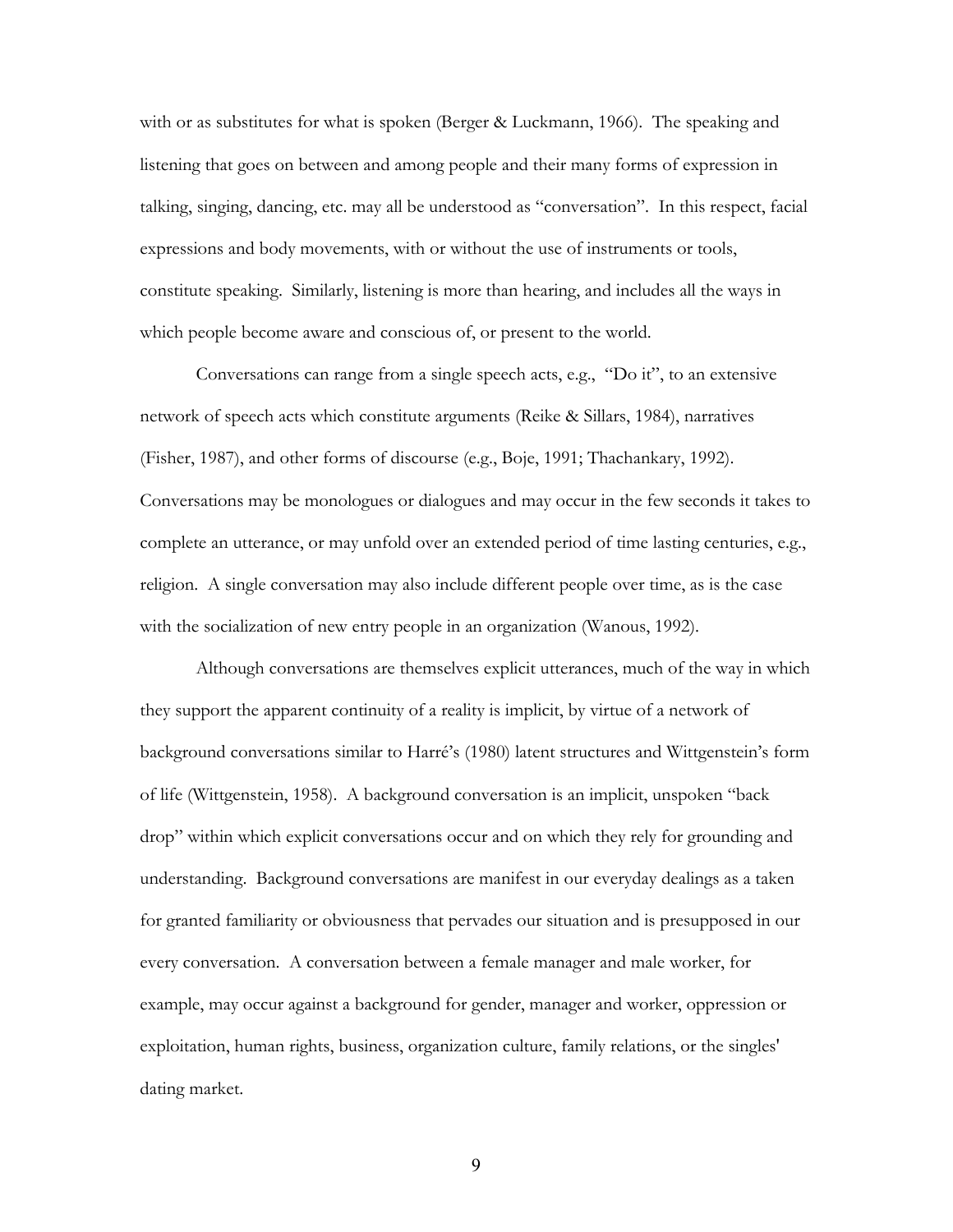Background conversations are already and always there (Harré, 1980), comprising the intertextual links on which current conversations build and rely. As Bakhtin (1986, p.86) points our, "our speech is filled with others' words … which we assimilate, rework, and reaccentuate." When we speak, our conversations are populated and constituted to varying degrees by what others have said before us and by our own sayings and ways of saying (Bakhtin, 1986). Through their intertextuality (Spivey, 1997), conversations bring both history and future into the present utterance by responding to, reaccentuating, and reworking past conversations while anticipating and shaping subsequent conversations. When we are asked to justify or explain our linguistic characterizations, we respond with other linguistic characterizations which are themselves based in still other linguistic characterizations and so on (Searle, 1969).

 It is this intertextuality of conversations, as well as an accumulated mass of continuity and consistency that maintains and objectifies reality (Berger & Luckmann, 1966; Watzlawick, 1990). Objects exist for us as independent tangible "things" located in space and time and which impose constraints we can not ignore (e.g., brute force (Searle, 1995)); they are manipulable, and we can do something with and to them (Holzner, 1972; Watzlawick, 1990). When conversations become objectified, we grant them the same permanence as objects by assuming that they exist as some "thing" independent of our speaking them. But this is not the case. Conversations are ephemeral and have no existence or permanence other than when they are being spoken (Berquist, 1993).

Not only are conversations the process through which we construct reality, but they are also the product of that construction: conversations become the reality (Berquist, 1993). What we construct when we construct reality are linguistic products, *i.e.*, conversations, that are interconnected with other linguistic products to form an intertextuality of conversations.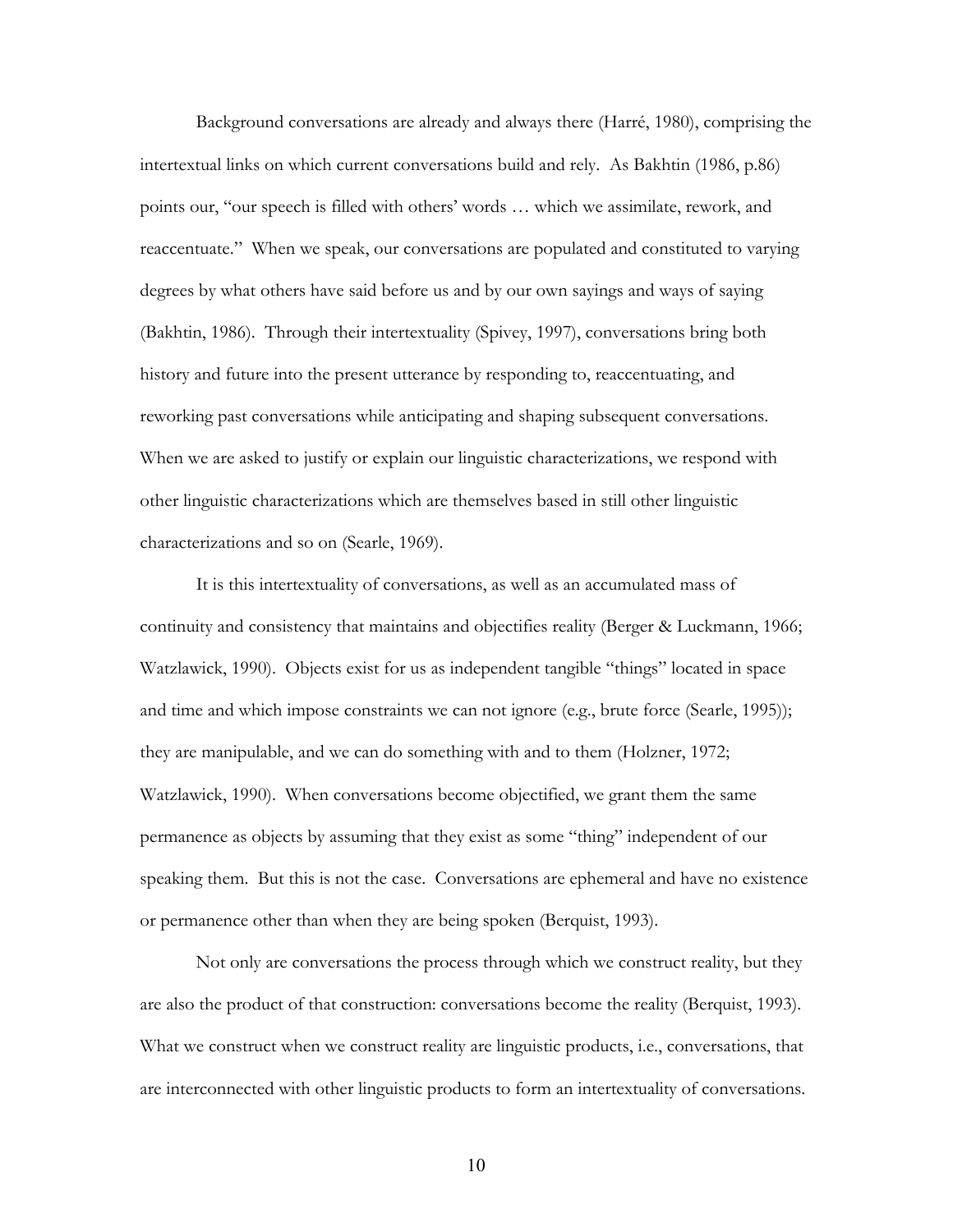Our realities exist in the words, phrases, and sentences that have been combined to create descriptions, reports, explanations, understandings etc., that in turn create what is described, reported, explained, understood, etc. When we describe, we create what is being described in the description. Whether the characterization is taken for granted or is a basis for argument, we have nevertheless created the objects and their properties in our conversations (Winograd & Flores, 1987).

#### **3. ORGANIZATIONS AS NETWORKS OF CONVERSATIONS**

 Within a conversational context, organizations can be understood as networks of conversations constituting a variety of first and second-order realities. That is, organizations *are* networks of conversations rather than *have* networks of conversations. Conversations are and provide the very texture of organizations. Planning, budgeting, hiring, firing, promoting, managing, rewarding, etc. are all conversations that are interconnected and constitutive of organizations and which are themselves constituted by different first and second-order realities.

Organizations, therefore, are not discursively monolithic, but pluralistic and polyphonic with many conversations occurring simultaneously and sequentially (Fairclough, 1992; Hazen, 1993). These conversations establish the context in which people act and thereby set the stage for what will and will not be done (Berquist, 1993; Schrage, 1989). In each of these conversations, there are directives (e.g., orders, requests, consultations, and offers) and commissives (e.g., promises) that are the working parts of all conversations (Austin, 1962; Searle, 1969). Reports that establish the status of work, external circumstances, breakdowns, etc, are communicated using directives and commissives (Winograd & Flores, 1987). Directives and commissives are the basis of conversations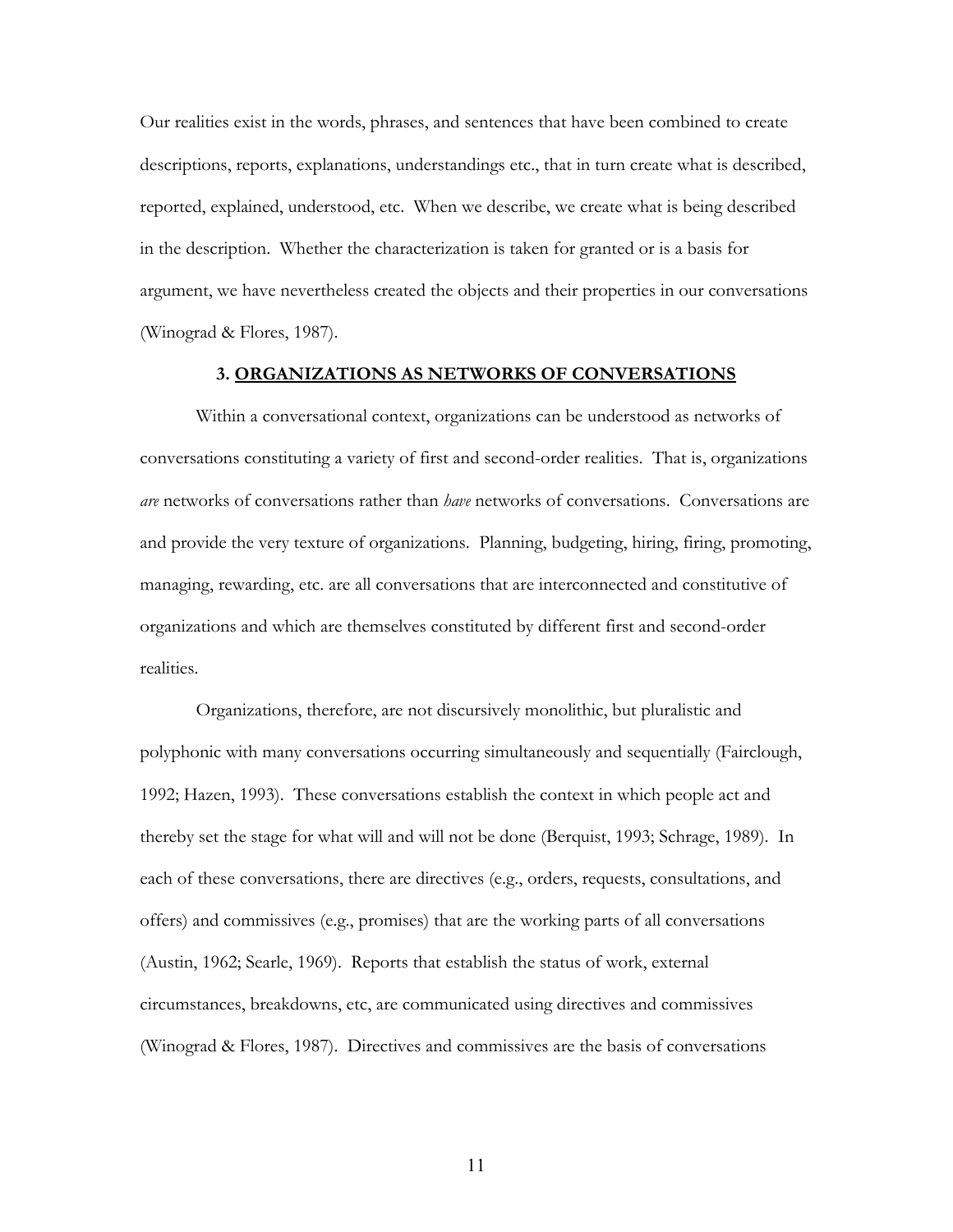among managers and employees and contribute to the creation of both first- and secondorder realities.

 Some of the conversations in organizations engender commitments that are fulfilled through special networks of recurrent conversations in which only certain details of content differentiate one conversation from another (Winograd & Flores, 1987). For example, recurrent requests for travel reimbursements create a relatively predictable pattern of recurrent conversations called "travel reimbursement procedures" which include all attendant forms and protocols. Recurrent conversations are of interest because they become embodied in the offices and departments that specialize in fulfilling some part of the engendered commitments and because they become background conversations for other departments that are not part of the fulfillment, but simply utilize the recurrent conversations (Winograd & Flores, 1987). Although other departments may not be engaged in fulfilling "travel reimbursements", they nevertheless may refer to, use, or in some other way rely on such procedures in the conduct of their conversations.

 Recurrent conversations contribute to a form of structural coupling between organizational participants in which people are habituated to (Berger & Luckmann, 1966) or naturalized in (Fairclough, 1995) the conversations that connect them and work to maintain the coupling in the face of environmental perturbation (Maturana & Varela, 1987). Structural coupling holds conversations in place and contributes to the persistence of existing conversations and order of discourse. Order of discourse refers to the ordered set of discursive practices between individuals and groups within a particular organization such as informal conversations, one-on-one meetings, formal presentations, etc. (Fairclough, 1992).

## **4. MANAGING AND PRODUCING CHANGE**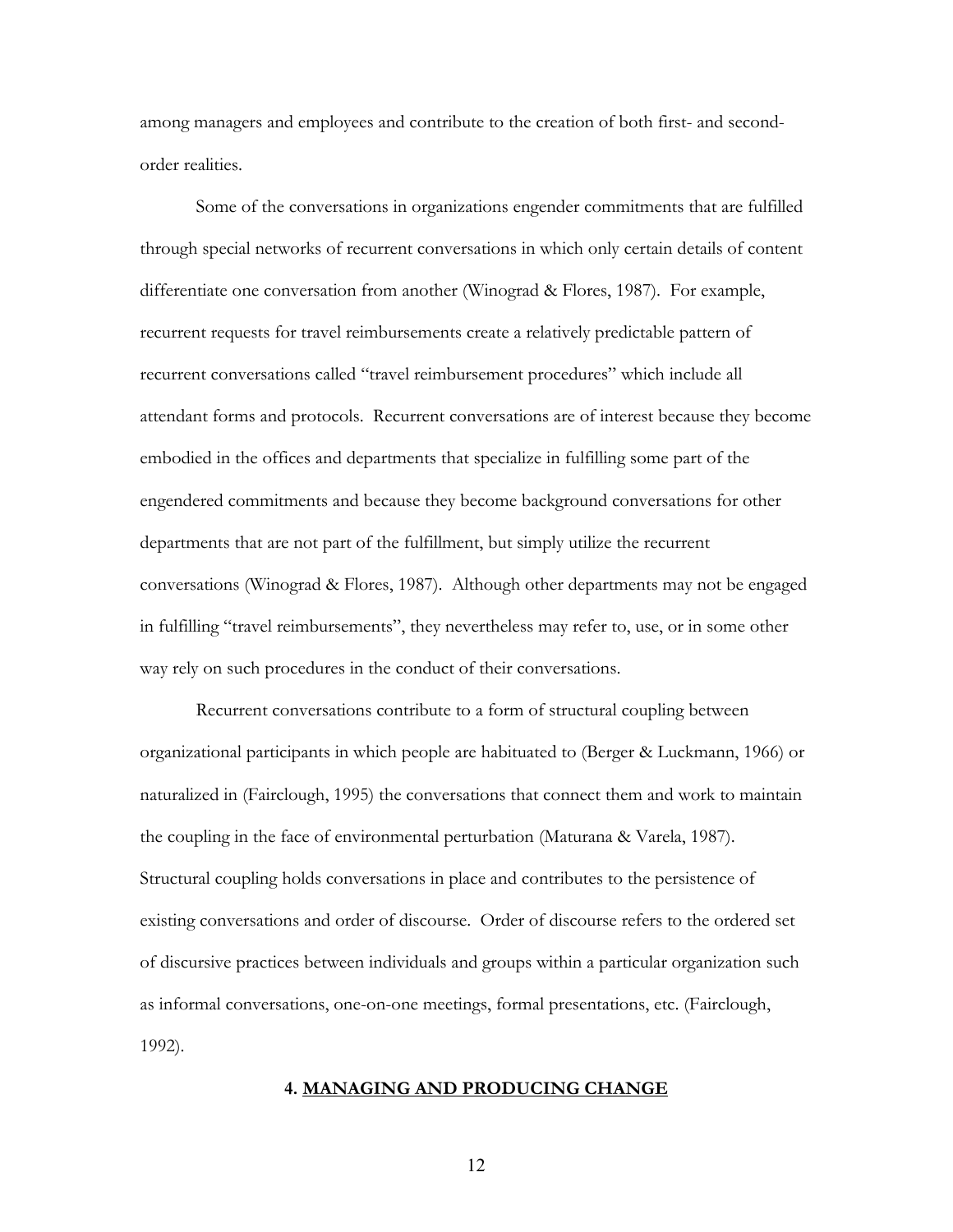In the network of conversations that constitute the realities called organizations, the focus and unit of work in producing and managing change is conversation (Lyotard, 1979; Pascarella, 1987). This means that change managers work with and through conversations to generate, sustain, and complete conversations in order to bring about a new network of conversations (i.e., first- and second-order realities) that results in the accomplishment of specific commitments (Scherr, 1989). It is not that change agents simply use conversations to bring about alterations in some nonlinguistic internal human state or external environmental state, which altered states then produce the change. Rather, change agents bring about alterations in the existing tapestry of linguistic products and characterizations that constitute these states and it is this alteration in tapestry and its consequences which is the focus of producing and managing change.

## **Redefining "A Change".**

The adoption of a conversational perspective to the social construction of reality requires an alteration in our understanding of what constitutes "a change". Traditional, structural-functionalist perspectives talk about "a change" as if it were a clearly definable and identifiable object or thing that is put in place, e.g., a computer system (Ford & Ford, 1994). Even if it is acknowledged that there are many parts, stages, or components, "the change" is nevertheless represented as if it has material properties and clearly defined parameters that exist independent of the conversations in which they are embedded. Within the conversational context presented here, however, such a monolithic view of change is problematic.

Like the organization in which it occurs, "a change" is not monolithic discursively. Rather, it is more appropriately seen as a polyphonic phenomenon (Hazen, 1993), a story of stories (Sköldberg, 1994), or thematic within which conversations are introduced,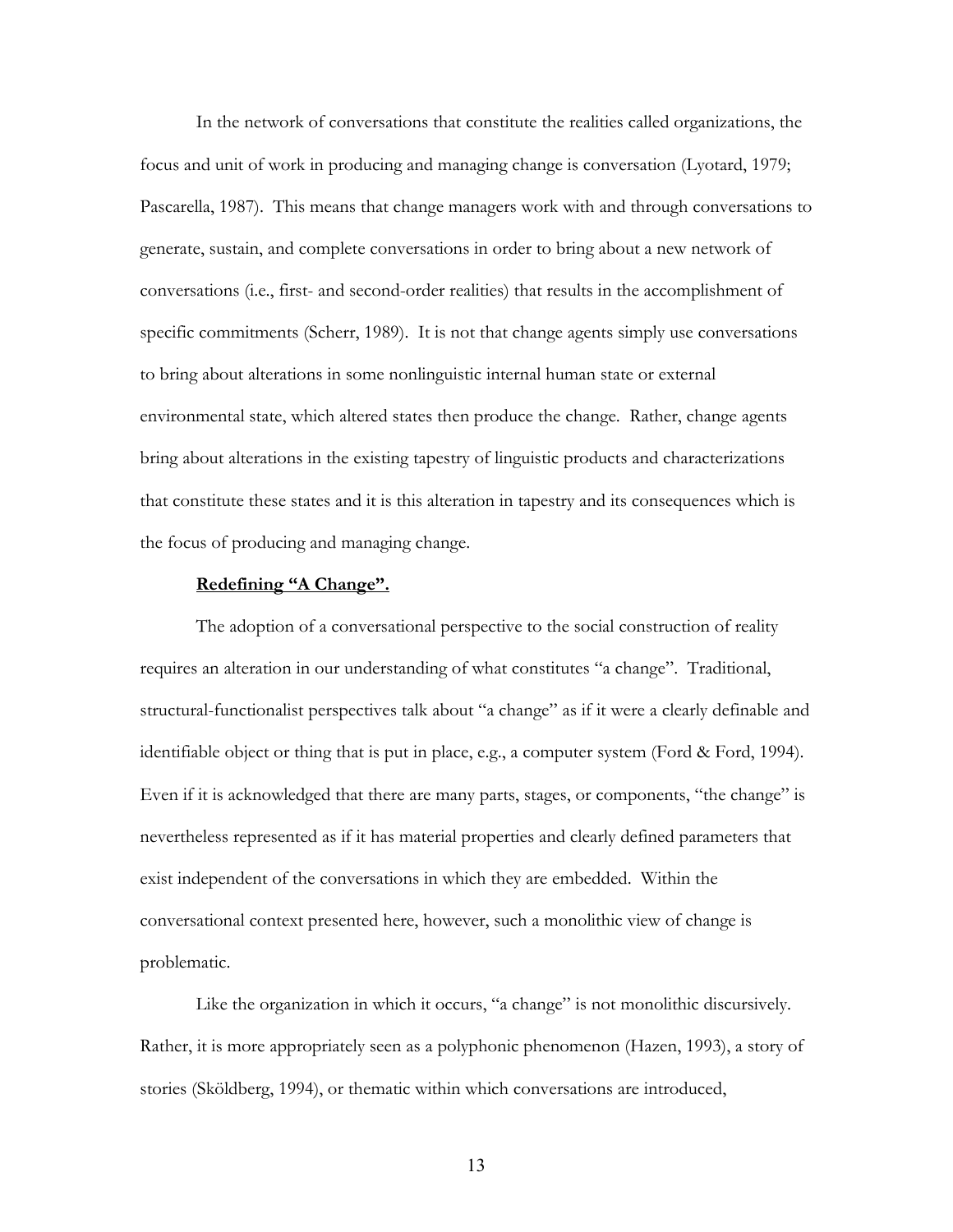maintained, and deleted (Albert, 1983; Albert, 1984; Czarniawska, 1997). This thematic perspective is evident in Czarniawska's (1997) studies of Swedish government agencies in which particular "changes" were comprised of a series of conversational episodes organized around particular themes (e.g., "decentralization" or "computerization"). The name we give "a change" (e.g., "reengineering accounts payable"), therefore, may more appropriately be seen as a thematic title that brackets (Weick, 1979) guides, and directs the unfolding of sequential and concurrent conversations into a network of already conversations. Such an unfolding is evident in Czarniawska's (1997) studies where current conversations were informed and shaped by both prior and anticipated conversations (e.g., possible objections or questions).

Similarly, when people give historical accounts of "a change" (e.g., "the new computer system"), they are not talking about a single phenomenon, but rather are offering a net presentation (Bohm, 1996) in which both first- and second-order realities are collapsed into a single, thematic narrative. Until these realities are distinguished and "pulled apart", people relate to the narrative as a first-order reality, thereby confusing events with their interpretations and explanations for those events (Senge, 1990). It is for this reason that one can find different accounts for the same event (Harré, 1980).

Within a conversational perspective, therefore, there is no *the* change that is being produced. Rather, change is an unfolding of conversations into already existing conversations and how "a change" occurs to participants will depend on the second-order, represented realities within which they engage the unfolding dynamic. These realities, in turn, specify what can and can't be done, what will and won't be done, who should or shouldn't do what, etc. and thereby set the conversational dynamics of change.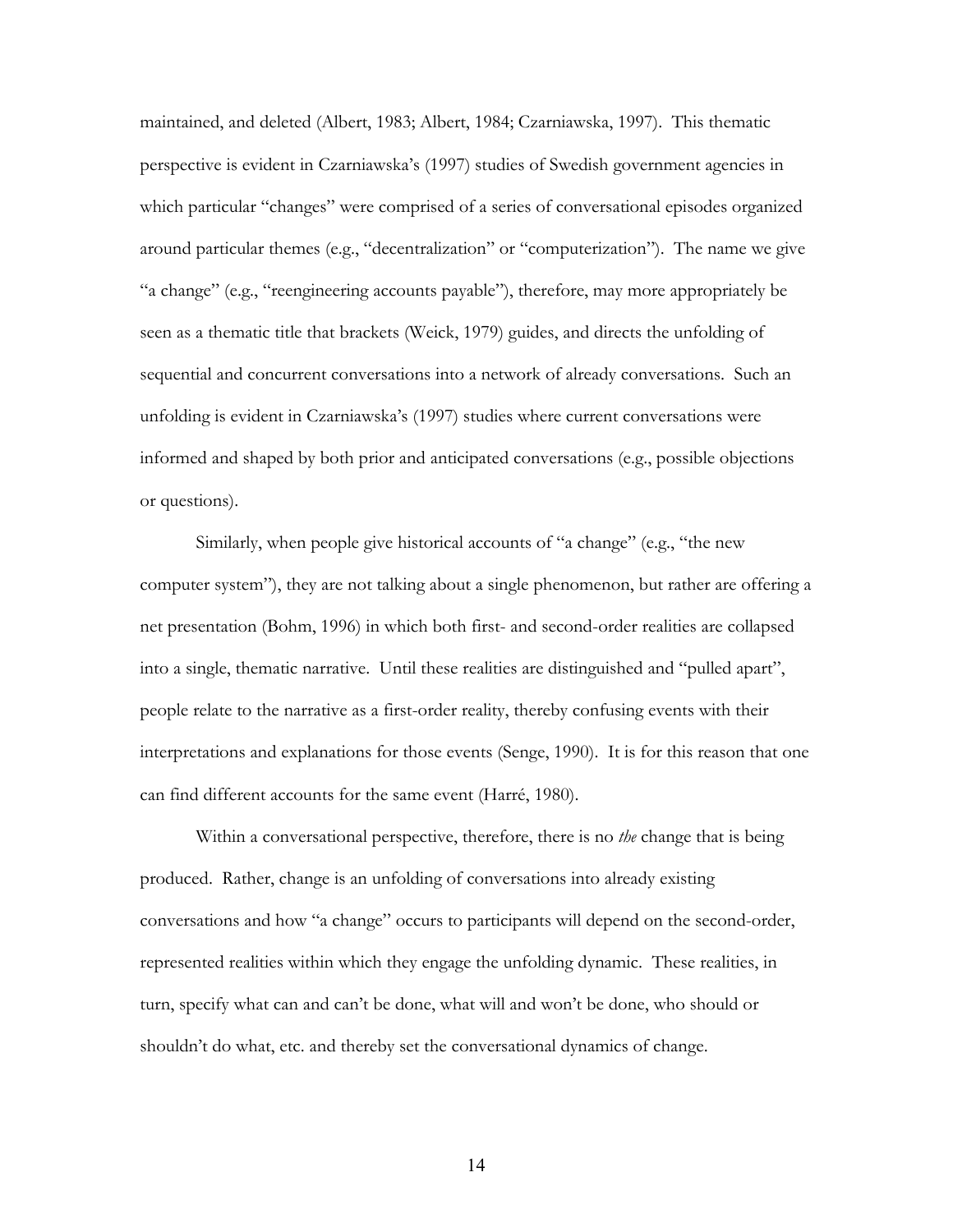The dynamic of change created by dual realities need not be problematic if change agents can remember first, there is no "true" second-order reality to which all must agree and second, that the evidence that "a change" happened is to be found in a first-order reality. First-order realities provide a basis for determining if something is happening independent of opinions and judgements about what is happening or why (i.e., second-order realities). In a conversational perspective, results are a function of a network of conversations. This means that specific results obtain only when and where there is a network of conversations sufficient to produce them. The difficulty is that we can not tell a priori which conversations will make the difference needed for the results to obtain. In this sense, producing change is like experimental theatre or improvisational jazz where the script (music) is being written while it is being performed (Boje, 1995; Czarniawska, 1997). Although there is a theme to the change, the specific conversations that are needed, with whom, and when have to be generated on a moment to moment basis. By specifying and agreeing to the first-order reality (e.g., measured result) that will exist if "the change" is successful, it is possible for all participants to determine if the conversational is shifting (has shifted) consistent with the intention for which the shift is being undertaken.

Finally, within conversationally constructed realities, the idea that organizational change can occur independent of individual change becomes problematic. If we employ Gergen's (1996) concept of a distributed self in which identities rest not so much "in" the individual as "in" the conversations in which they are socially engaged and embedded, shifting conversations and discursive practices can have profound implications for the identities and relationships of those who operate within them. For example, a manager shifting to an informal mode of conversing with employees will take on and project a new social identity to employees.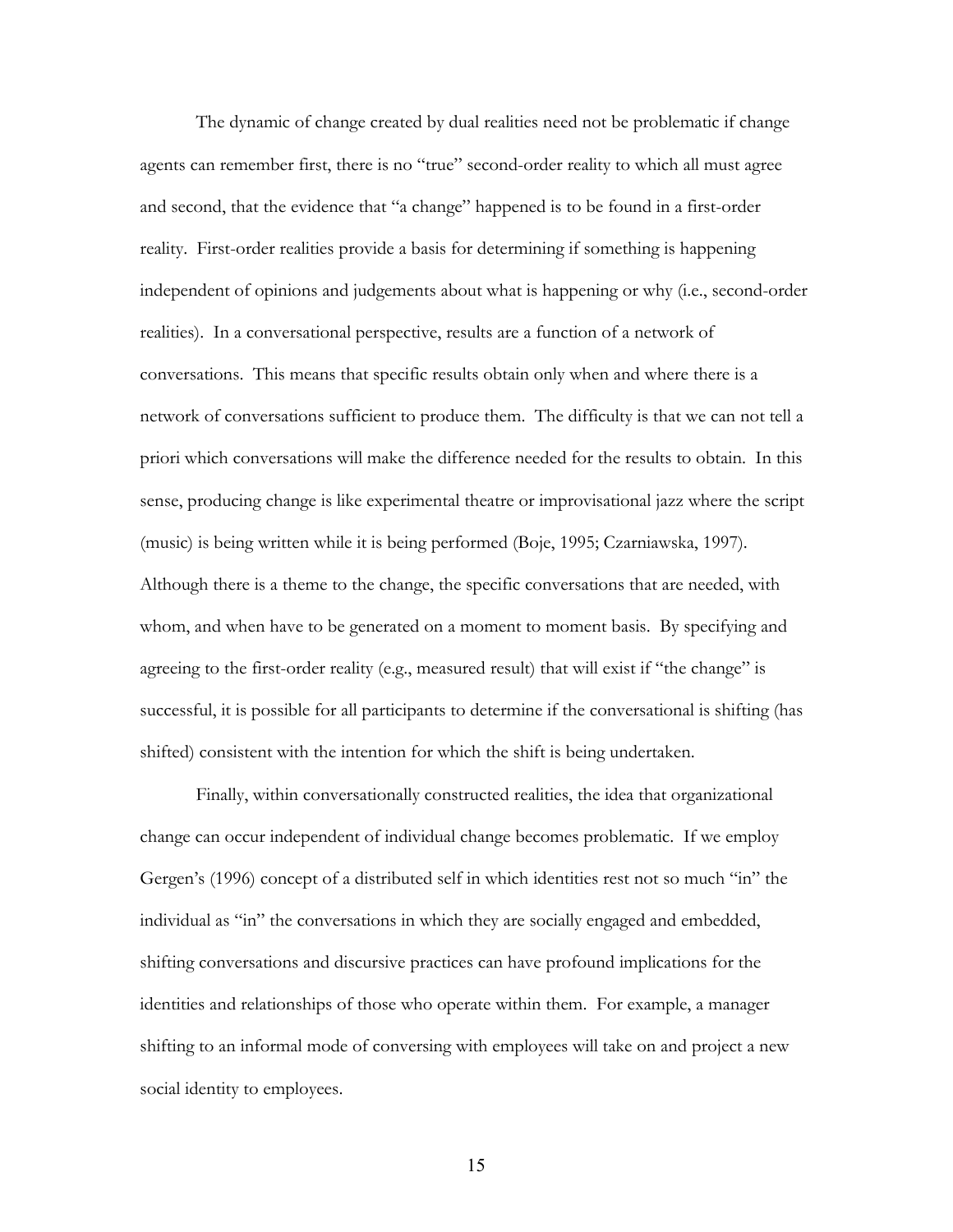Changing the conversations that constitute an organization necessarily changes the conversations that constitute individuals in the organization. And, for the network of conversations that constitute an organization to shift, people have to shift what they talk about, which in turn alters the context in which they find themselves, making new actions possible (Bohm, 1996; Watzlawick, Weakland, & Fisch, 1974). Within this perspective, "organizational change occurs simultaneously in our selves and in our organizations" (Hazen, 1994, 72) and organizational change does not occur without individual change. Quite simply, in the absence of people's willingness to speak and listen differently, there can be no conversational shift and no organizational change.

## **Conversational Shifts.**

In a network of conversations where realities are ongoingly being constructed, producing and managing change becomes a matter of shifting conversations (Holmes, 1992; Lyotard, 1979). When one shifts a conversation, they shift what people talk about and pay attention to (Oakley & Krug, 1991). Since conversational (constructed) reality provides the context in which people act and interact, shifting what people pay attention to shifts their reality and provides an opportunity for new actions and results to occur. For example, complacency conversations have been shifted by introducing and sustaining conversations for competition (Johnson, 1988). Even in the case of a mining company that appears to operate solely using tangible processes for taking rock out of the ground and turning it into metal, the reality of those processes occurs in the conversations of the organization. To change the organization or some process in it, the managers must shift the conversations in which the processes take place and is understood (Zaffron, 1995).

What is at issue is not so much a matter of "truth", as in the mirroring of a statement with some extralinguistic, ready made world, but what is viable and works to achieve a goal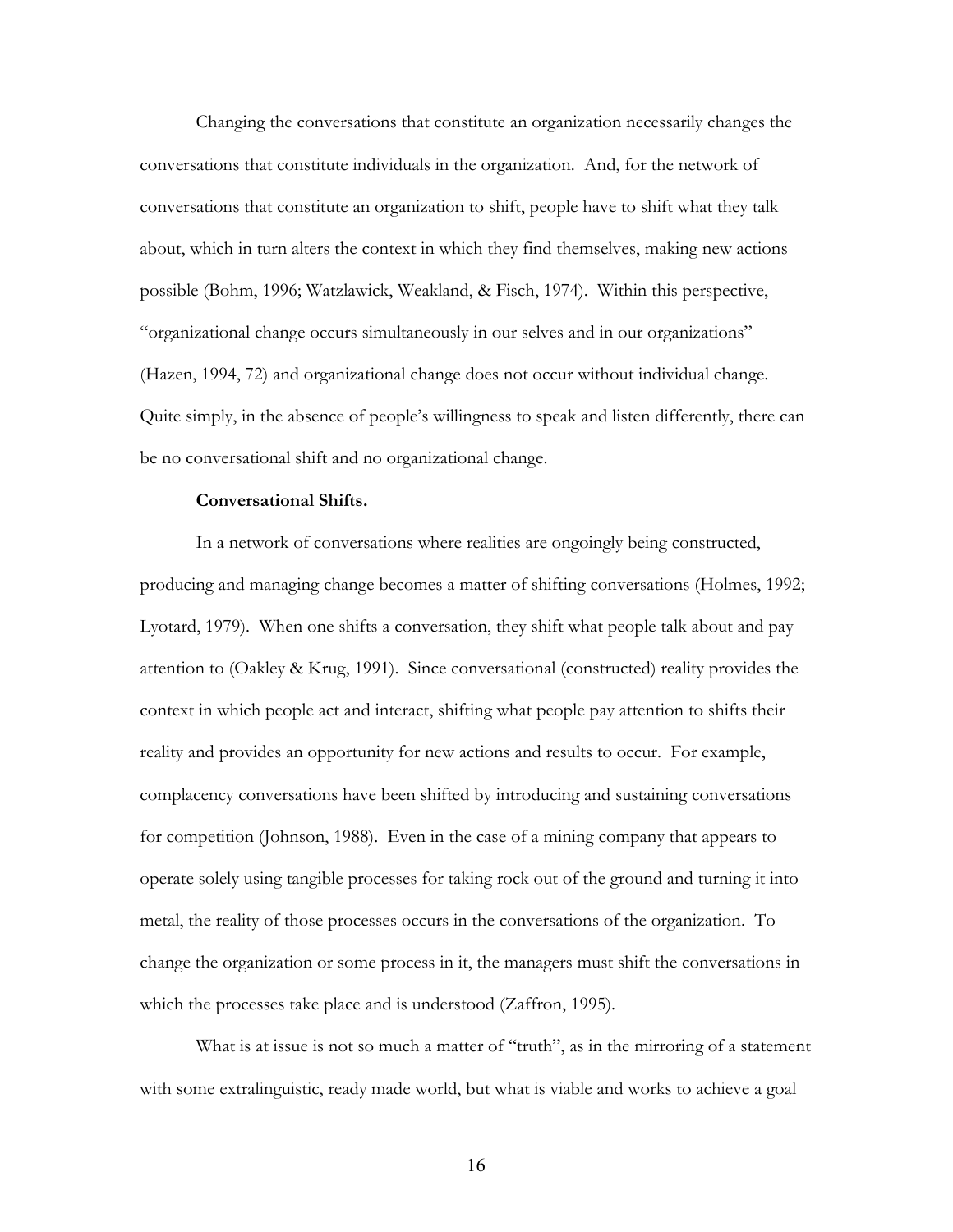(Rorty, 1991; Schwandt, 1994). Producing change begins with the existing network of conversations and then proceeds to add, weed out, supplement, reintegrate, and organize conversations in order to construct a reality (set of conversations) that fits together with coherence and integrity, handles existing and new cases, and supports further exploration and invention (Schwandt, 1994). Producing organizational change, therefore, requires a type of language shift (Holmes, 1992) that produces an attractive and empowering reality (Block, 1987; Ford & Ford, 1994) in which the consequences of a shift fulfill the intentions for which it was undertaken.

When Holmes (1992) refers to a language shift, she is talking about a gradual process whereby the language of a wider community displaces the language of a smaller community. For example, immigrants shift from their native tongue to the English spoken by the wider community. As people speak in one language, the vocabulary in another language diminishes and there is a loss of fluency and competence by its speakers. There is a gradual erosion of the prior language and the minority language retreats in terms of the places in which it is used, who uses it, when, and for what purposes.

 But in the case of organizational change, we are actually proposing something akin to a "reverse" language shift in which a nascent language displaces and becomes the principal language. That is, we are talking about bringing forth new conversations into an existing community and having those conversations prosper such that they become naturalized (Fairclough, 1992) within the network of conversations that constitute an organization. During such transition periods (Beckhard & Harris, 1977), people may have to be bilingual (or even multilingual). Although such bilingualism could be considered a potential source of friction, Czarniawska (1997) found that a government agency continued using both the new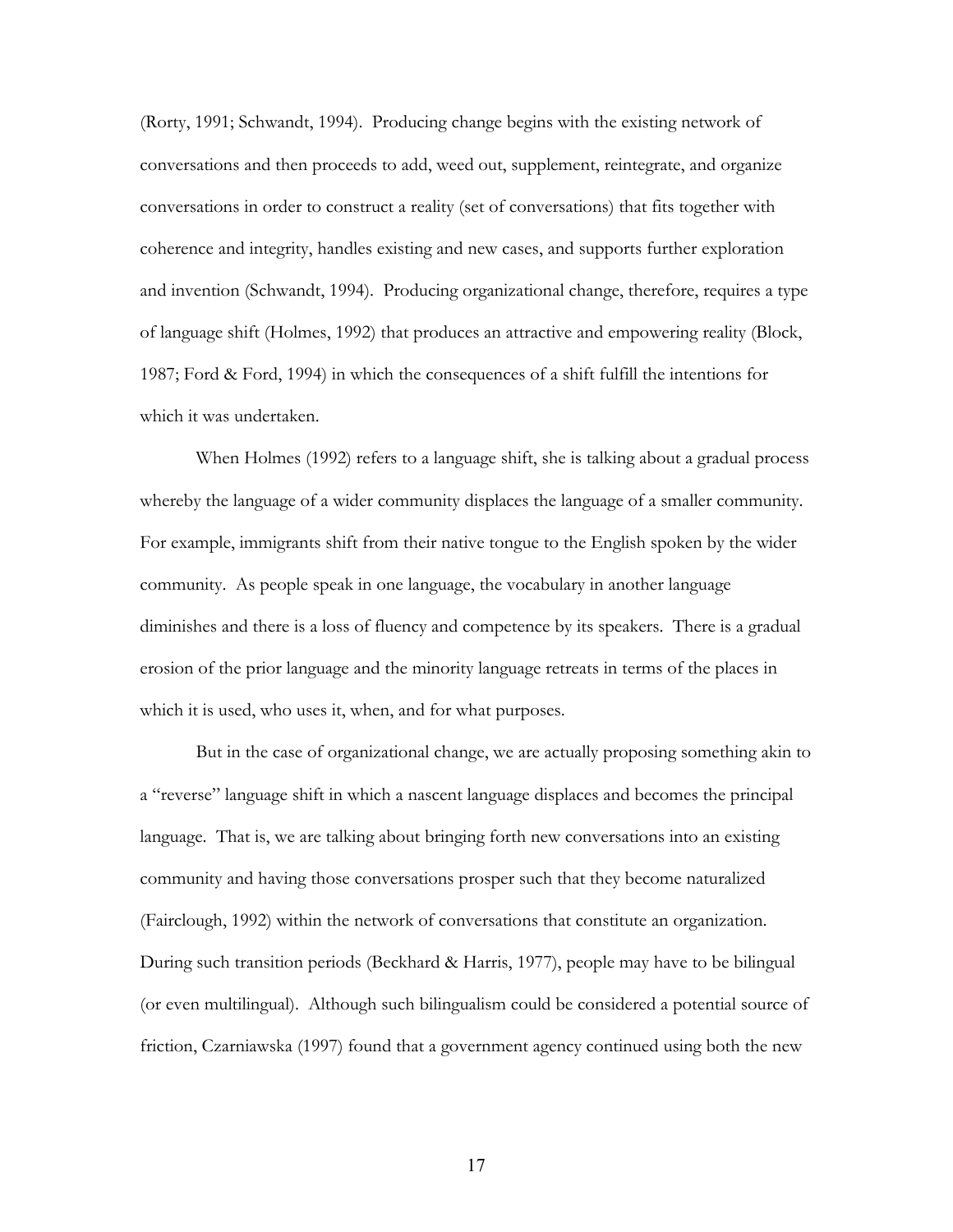and old accounting system and ways of acting to the appreciation of all. In a sense, people were bilingual and were able to distinguish which language to use, when, and with whom.

But, there may be a limit to the rate at which language shifts can be produced. Czarniawska (1997) found that if there was too much old or too much new language, there was a problem. This suggests that there may be an optimal rate at which new language can be introduced such that people can assimilate it and become relatively proficient in its use. When this rate is missed (over or under), other conversations (e.g., questions, complaints, etc.) arise that must be addressed, thereby slowing the shift.

One factor that can influence the rate at which a language shift occurs is the extent to which the new language is used in other areas. Holmes (1992) points out that when a minority language moves to a majority and all the institutional domains (e.g., education, government, etc) speak the same language, a language shift will be unavoidable unless the minority takes steps to prevent it. If someone is immersed in a network of conversations in which a language is spoken, the likelihood of a shift to that language increases. Applying this proposition to an organization implies that the degree to which a new language is incorporated into the recurrent conversations of an organization (i.e., departments, offices, procedures, etc) will influence the likelihood and rapidity with which a language shift occurs. Indeed, it might be possible to determine the extent to which a change has been "institutionalized" by determining the extent to which the language of that change exists within the organization.

**Shifts in Focus.** Language and conversational shifts involve changes in focus. We always have a choice in what we talk about. People can be reactive, complaining about what they see as wrong, the obstacles they perceive as inhibiting or stopping them, or the way things should or shouldn't be. People can also be proactive, talking about what they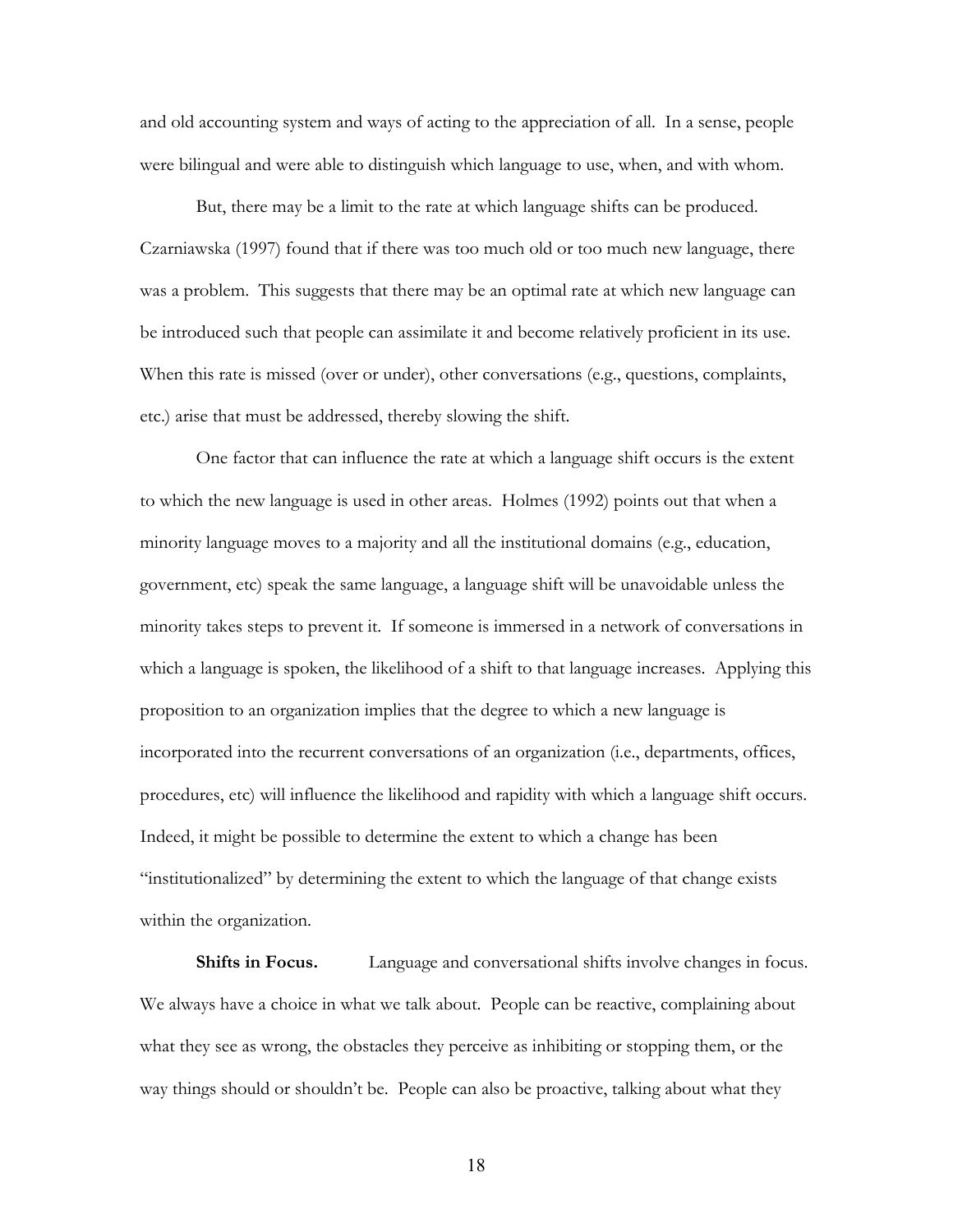want to accomplish, what will make that possible, and how they can get it done. Since what people talk about reflects what they pay attention to, the choice of whether to speak complaints or possibilities can make a difference in the progress of change (Oakley & Krug, 1991).

 When the proportion of proactive, or facilitating conversations increases against the proportion of reactive, or inhibiting conversations in an organization, the velocity of change increases (Grant, 1995; Oakley & Krug, 1991). This suggests that if change agents focus on introducing proactive conversations into a network of conversations while ignoring or reducing reactive conversations, there will be a shift in the velocity of change. It also suggests that one way to resist change is to speak reactively, raising complaints and objections so as to slow progress.

 Another form of shift in focus occurs when people move from monologues to dialogues (Bohm, 1996; Brown, 1995; Isaacs, 1993; Schein, 1993). Dialogue is a form of consciously constructed conversation in which participants engage in a sustained and collaborative investigation into the underlying assumptions and certainties that underlie their everyday experiences and relationships with the intent of creating more effective interactions. Dialogue provides an opportunity for people to examine and authentically deal with their conversations as the fundamental presumptions, presuppositions, assumptions, and backgrounds in which they dwell and to reflect on the implications of those conversations (Bohm, 1996; Zaffron, 1995).

The purpose of dialogue is not to locate and define some problem or issue with ever increasing accuracy, but to enter into converations that take people out of the daily discourses that generate "the way things are" and provide them the opportunity to generate a new second-order reality through reframing and the creation of new conversations (Fairhurst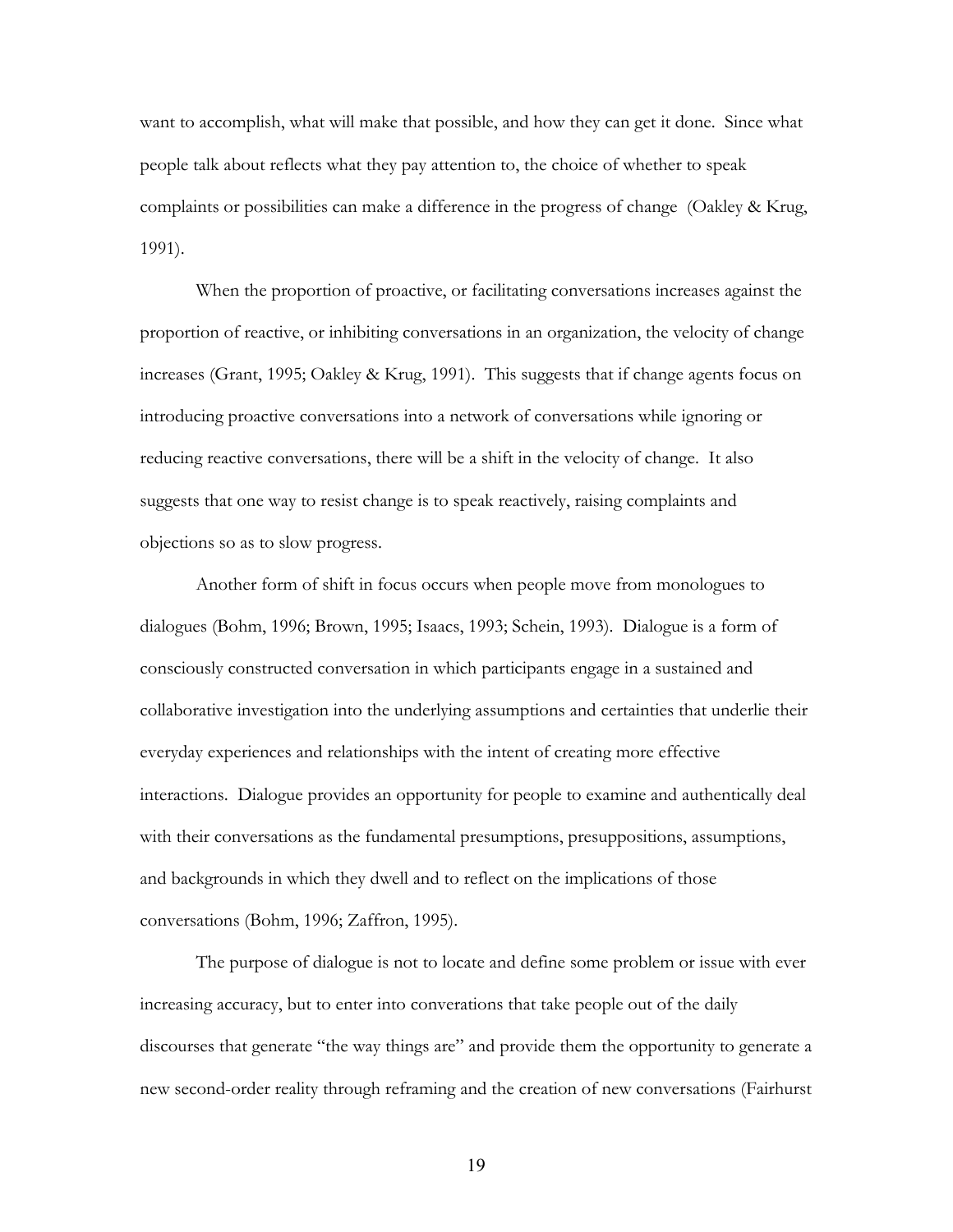& Sarr, 1996; Gergen, 1985; Watzlawick, 1990). In dialogue, conversations are examined reflexively and recommitted to and kept, modified, or discarded. New metaphors, narratives, or images are generated, and discursive capacities and resources are expanded, thereby increasing the number of voices that can be spoken and creating new options for action (Gergen & Thatchenkery, 1996). Dialogue is consistent with double and triple loop learning in which people search for underlying predispositions that determine ways of seeing, thinking, talking and doing (Argyris & Schön, 1978; Bateson, 1972). And, dialogue is one of the key components to an ontological approach to change in which people come to experience their realities as constructions, giving them the opportunity to generate new conversations and realities (Marzano, Zaffron, Zraik, Robbins, & Yoon, 1995).

A third shift in focus occurs when people are willing to abandon tried and true recipes and operate in a place of uncertainty and not knowing (Pascale, 1990). It is possible to commit to a future without knowing how it will be accomplished, and to work for its accomplishment in a dialogue of discovery during which old conversations and realities are challenged and replaced or supplemented with new ones (Hamel & Prahalad, 1989; Mills, 1995; Zaffron, 1995). By suspending our attachment to what we know and the certainty of our answers, we can try something that is counterintuitive, unsolved, or never before experienced, thus acting our way into a new set of conversations and a different reality. This will permit us to be vehicles for "a new step hammering itself through the memory of another" (quoted in Riverdance: The Show).

**Shifts in Orders of Discourse**. Conversational shifts can involve alterations in the orders of discourse which comprise discursive practices (Fairclough, 1992). Orders of discourse refer to a set or clustering of underlying conventions which embody particular ideologies and which form the basis of discursive practices (Fairclough, 1989). Discursive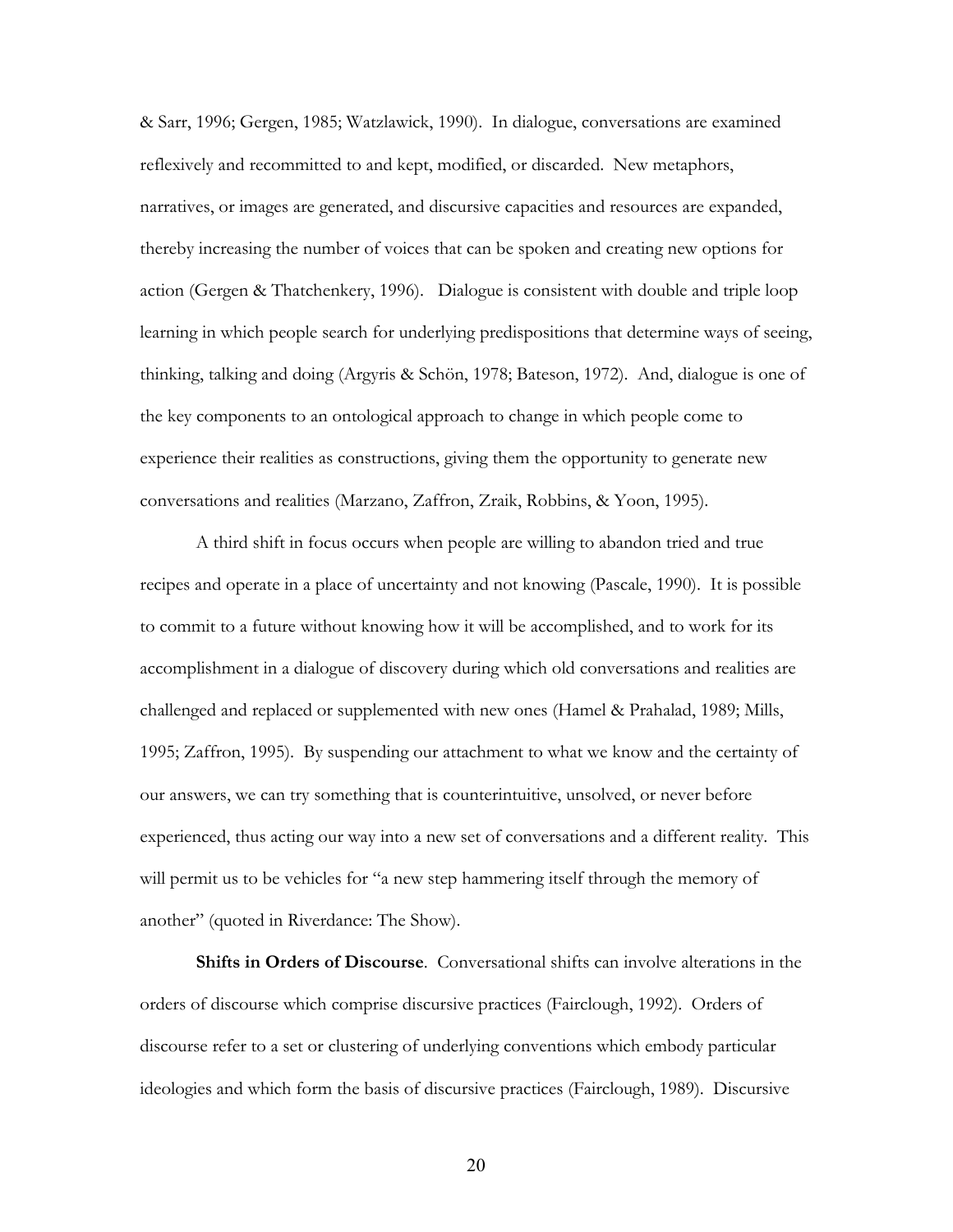practices involve how texts (the product of discourse) are produced, distributed, and consumed. As such, orders of discourse establish a context in which discourse and practice occur, giving a social order or structuring to a social arena. Orders of discourse differ in discourse types (e.g., seminars, counselling, etc) and in the way these types are related to each other. Although the same type of discourse (e.g., gossip) may be found in several institutions, its relationship (e.g., complementary) with other discourse types may differ. As a result, different types of discourse are considered appropriate in different social settings at different times and it is these differences which give a social setting its particular order.

Shifts in orders of discourse alter the patterns of participation and contribution within an organization. People's willingness to participate in conversations may be influenced by their "perception of impact" (Boden, 1994), i.e., the ability to make a difference in a conversation, which is influenced by the order of discourse. People do not get involved in or withdraw from conversations in which they do not have a sense that their contribution will be acknowledged. And people do not get involved where they are excluded from participation. It is no surprise, therefore, that controlling the order of discourse is an issue of substantial interest (e.g., Fairclough, 1989; Fairclough, 1992) and could be one of the factors in resistance to change. Indeed, since the order of discourse constrains conversation and action, shifts in this order alter what is possible in an organization and are likely to constitute a more significant change than where content alone shifts, but order is preserved. In fact, alterations in orders of discourse may be another way to think about second order change (Levy & Merry, 1986).

 Failure to change the order of discourse could be one reason why people become cynical about organizational change (Reichers & Wanous, 1995). If only the content of what is said alters, but the order of discourse in which it is said does not, people may come to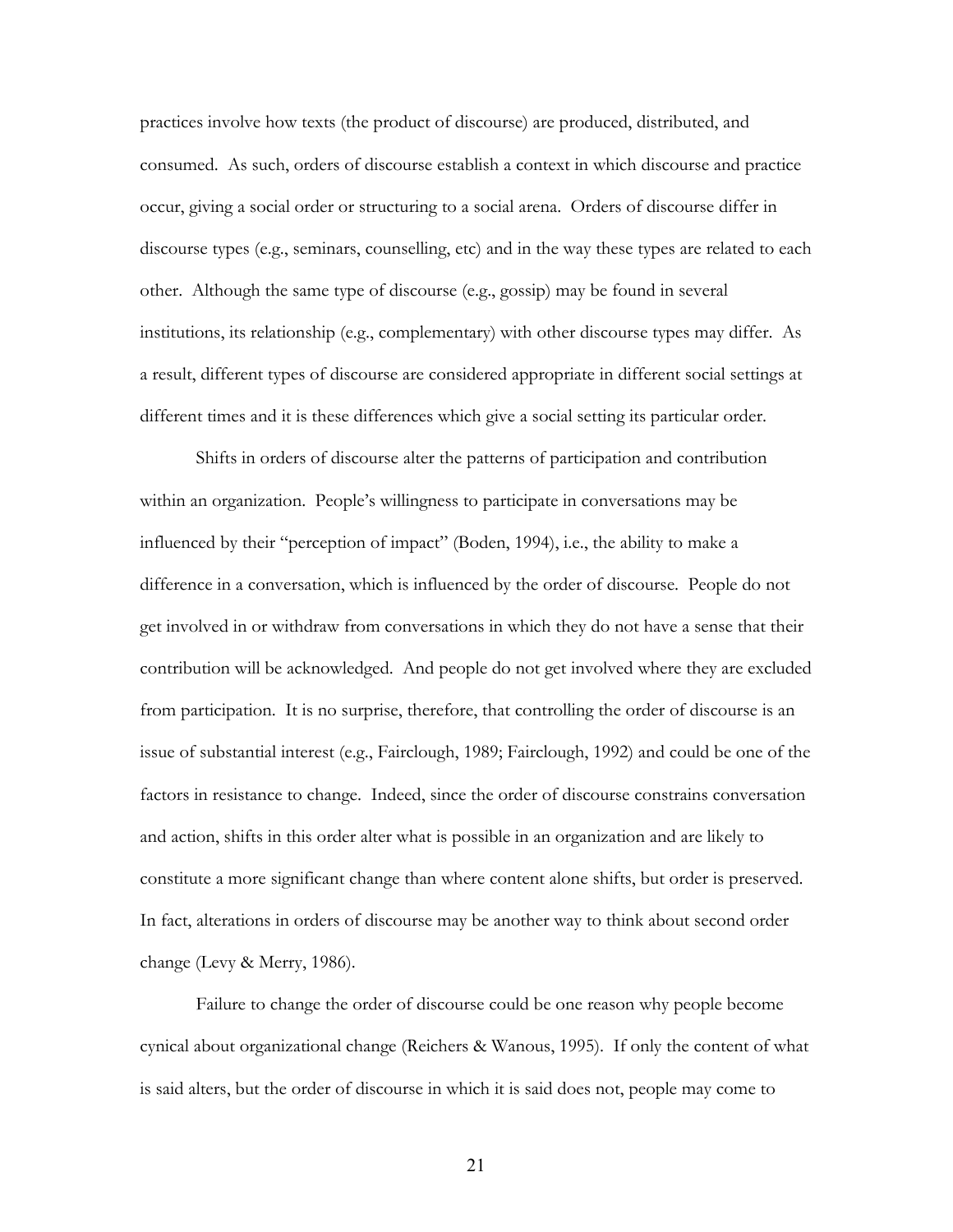believe "the more things change [content], the more they stay the same [order of discourse]" and conclude that "nothing ever really changes around here". This would explain why attempts at empowerment (an acknowledgement that you aren't) are met with cynicism, apathy and criticism (Kanungo, 1992) and why people are cynical toward management in change (Reichers & Wanous, 1995). It could also explain why certain conversations come to be occupied by people whose participation has the most marked effect in those conversations (Baker & Kolb, 1993)

#### **Conversational Management.**

 In a conversational context, "a change" does not unfold as some well written script. Rather, it is more like experimental theartre in that the script is being written while the play is being performed. This does not mean that there is no intent or purpose, only that the purpose (theme) sets the context in which the play is performed and participants operate consistent with that theme while dealing with what presents itself on stage. There is an inherent fluidity that is demanded which can be unsettling for those with a commitment to certainty. But within a conversational context "What's next?" is a persistent question requiring that participants take stock of where there are, where they want to be, and what action is appropriate now, under these conditions and circumstances. There is no forumla, only that conversations be conducted and their effectiveness in fulfilling the intent be reviewed so that subsequent conversations can continue what is working and modify what is not.

If conversations maintain and objectify realities through an accumulated mass of continuity, consistency, and relatedness to other conversations (Berger & Luckmann, 1966; Watzlawick, 1990), then bringing new conversations into existence and maintaining them will require similar attention. Because conversations are ephemeral, their existence is a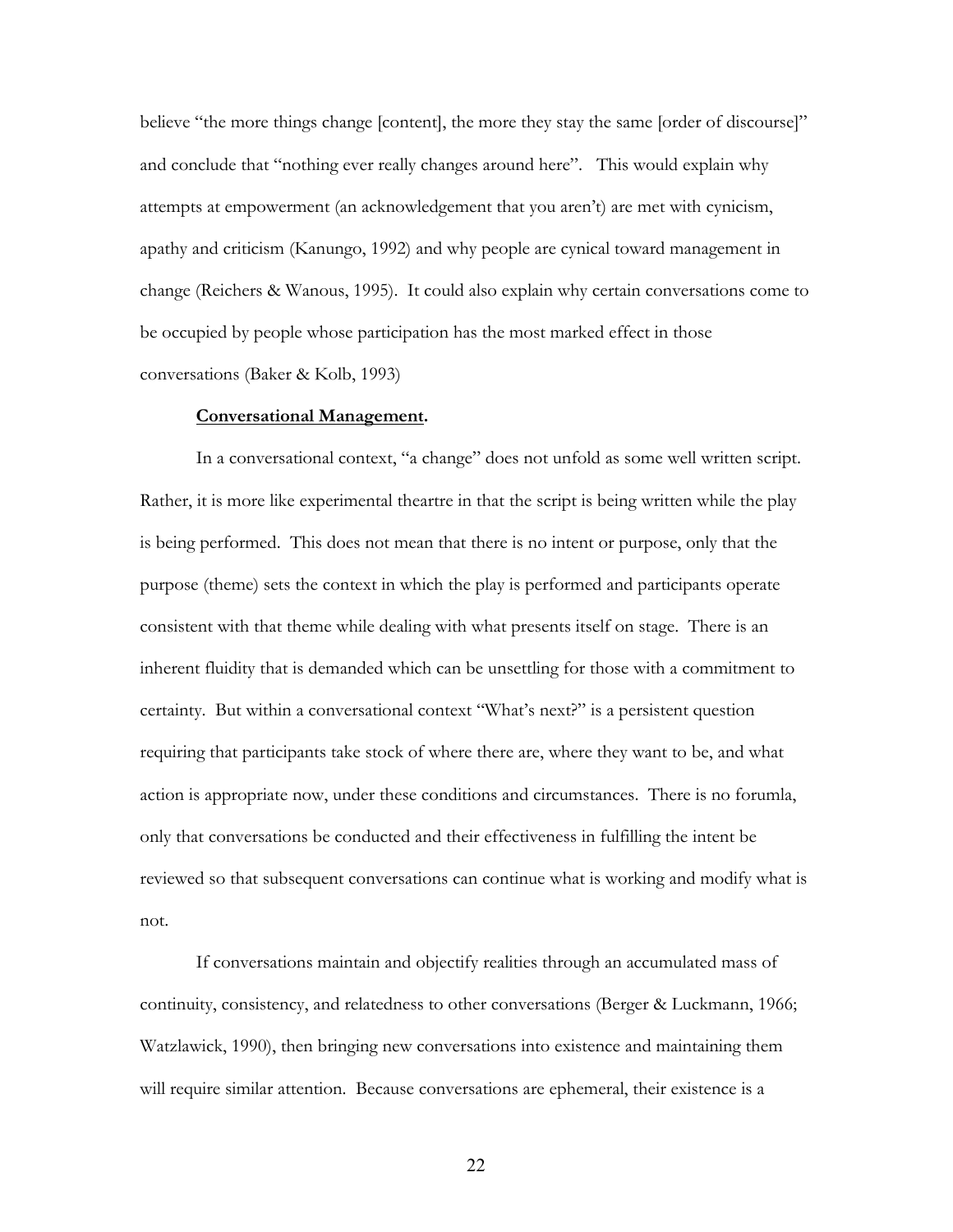function of the attention given to the continuity, consistency, and relatedness that is required in order to bring about a sufficient speaking and listening that the conversation becomes natural and habitual (Berger & Luckmann, 1966; Fairclough, 1992). The job of a change agent, then, is to initiate, maintain, and complete conversations so as to bring into existence a new conversational reality in which new opportunities for action are created and effective action takes place.

This dynamic means that change involves movement among different types of conversations and orders of discourse. Ford and Ford (1995) propose that the change process is constituted by four types of conversations - initiative, understanding, performance, and closure - each of which has a different focus and plays a different role in producing organization change. Initiative conversations start changes, conversations for understanding produce awareness, performance conversations generate action, and closure conversations provide completion. Although many change efforts tend to be dominated by conversations for understanding, these conversations, by themselves, are insufficient for producing change (Beer, Eisenstat, & Spector, 1990). What is needed are conversations for performance and closure (Ashkenas & Jick, 1992; Beer, et al., 1990; Bridges, 1980; Ford & Ford, 1995).

 The conversational framework proposed by Ford and Ford (1995) implies that managers' effectiveness in producing change is a function of their ability to distinguish among and effectively use and move among each type of conversation.Since each type of conversation creates a different reality, moving from one type of conversation to another constitutes a type of conversational shift in which different actions and outcomes become possible. Thus, for example, it was not until people moved from conversations for understanding to conversations for performance, in which specific actions were identified,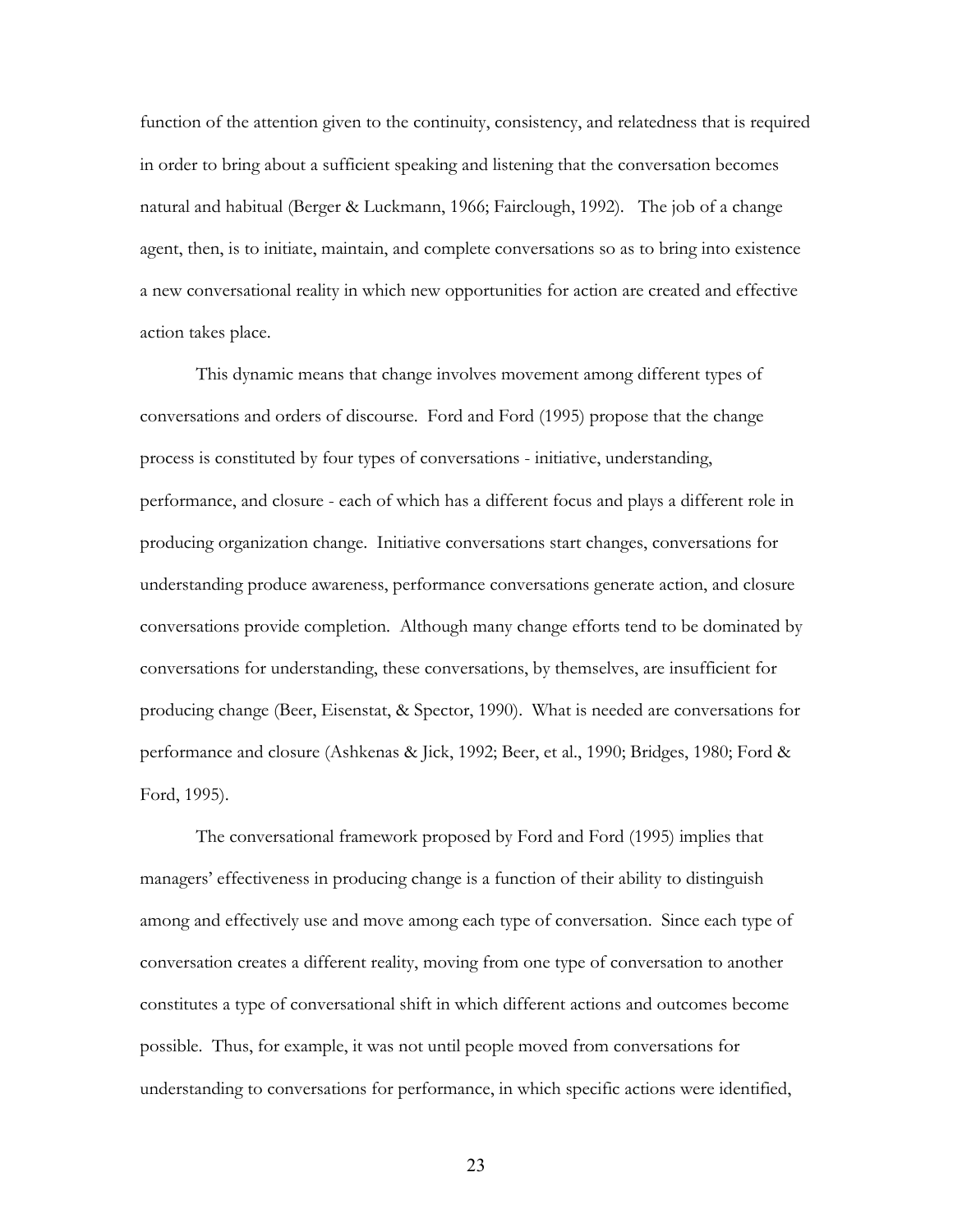requests were made, and people were held accountable, that actions were taken in GE's work-out program (Ashkenas & Jick, 1992). It is this ability to move among conversations such as those identified by Ford and Ford (1995) that is needed to manage and produce change.

 Another perspective on this issue of conversational management can be derived from Fairclough's (1995) proposal that language in texts always functions ideationally in its representation of experience and the world, interpersonally in its constitution of social interactions, and textually in its relating the parts of a text together into a coherent whole. This implies that while managers may believe they are engaged in explaining the need for a change (ideational), they can not ignore that they are also engaged in a social interaction (interpersonal) or with how what is being proposed relates to what has been proposed before (textual). Indeed, it may well be that when managers profess they experience resistance, what they are experiencing is a response to a poor idea, a strained relation, or missing coherence, all of which are contained within the conversations they are having. Managers confronted with the introduction of change, therefore, are engaged in each of these functions simultaneously.

### **Conversational Responsibility.**

Producing change as a conversational phenomenon opens a new opportunity for people to be responsible for their speaking and listening in organizations. Where conversations are understood as reports on some "true" reality, the speaker is seen as simply a reporter of "the truth" or "the way it is". Like young umpires, speakers are simply calling things the way they are (Weick, 1979). But the power of conversationally constructed realities lies in people speaking and listening as creators, rather than as reporters. What one says brings things, ideas, and relations into existence, rather than reports on them as if they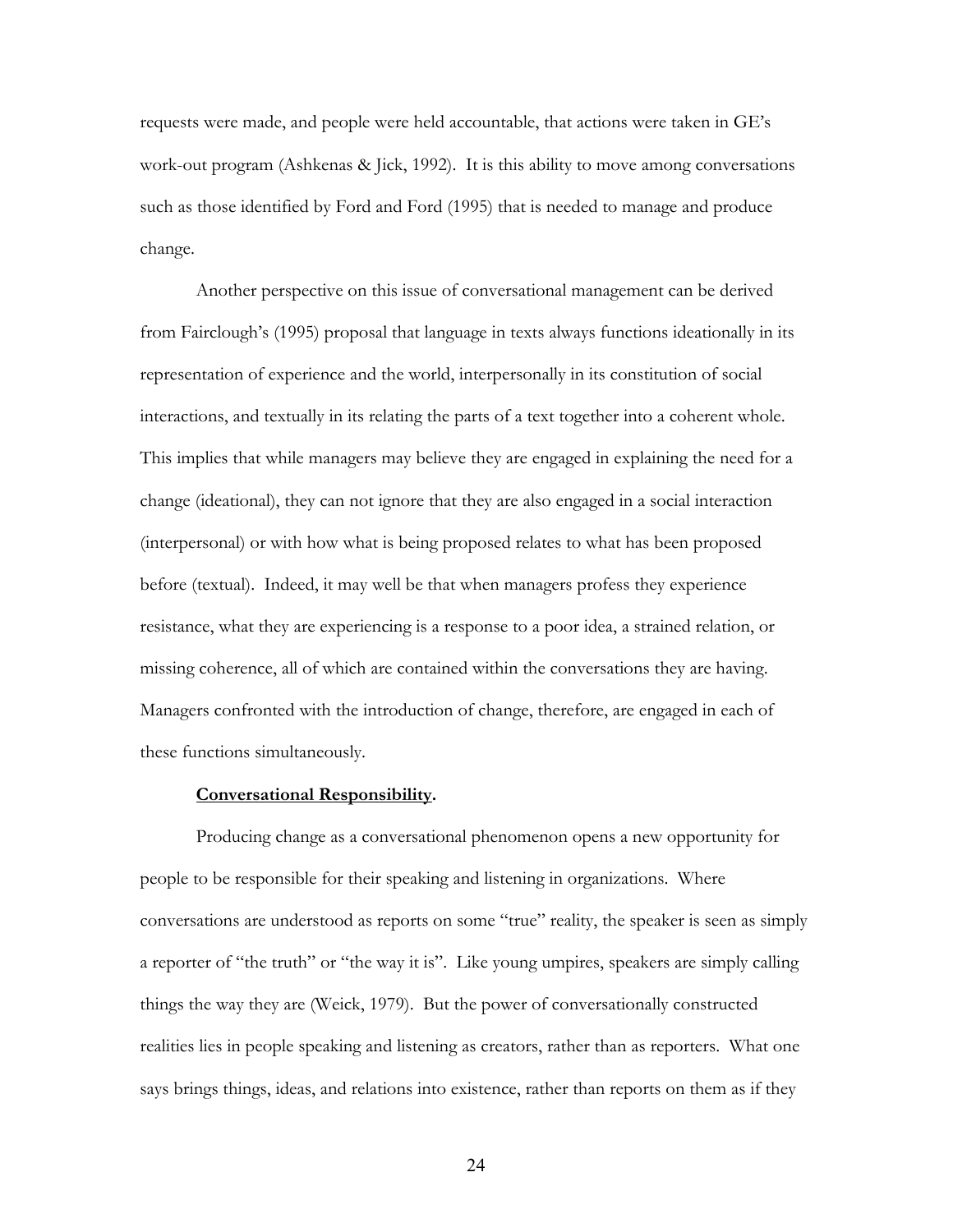were somehow "out there" on their own. Like older umpires, there isn't anything until we call it (Weick, 1979).

 Through our conversations, we create realities and we can be responsible for what we create. There is no idle speaking in conversationally constructed realities since everything that is said affirms or modifies reality in some way. Where reality is not as we would want it, the question is not "Why is it this way?", but rather "Why do we say that?". Constructivism inevitably leads to the conclusion that we are responsible for the world in which we appear to be living, even if we are unaware that we built it (Holzner, 1972).

Hazen (1993, 21) addresses the issue of conversational responsibility when she points out that people "can take courage to speak, locating their authority in their own voices rather than outside themselves in bureaucratic rules, roles, and hierarchy". Similarly, Bakhtin (quoted in Hazen, 1993, 22) asserts "that each voice is a source of authority for the one who embodies it, and thus power is centered in each being, rather than in a socially created power structure". Conversational responsibility, therefore, has to do with our willingness to own how or what we speak and listen and to accept the consequences of that speaking and listening. An unwillingness to speak, for whatever reason (e.g., fear of consequences), is different than inability to speak. Conversational responsibility makes it possible for us to own both our speaking and our silence as choices we make rather than attribute either to the persistence or absence of forces outside ourselves.

Where we are conversationally responsible, we can openly inquire into the extent to which our discursive practices (e.g., turn taking), orders of discourse, representations, and constructions are hegemonic and result in the systematic exclusion, subjugation, or disempowerment of others (Fairclough, 1989, 1995). We can also inquire into the extent to which we are engaged in using those practices to persist or expand that hegemony.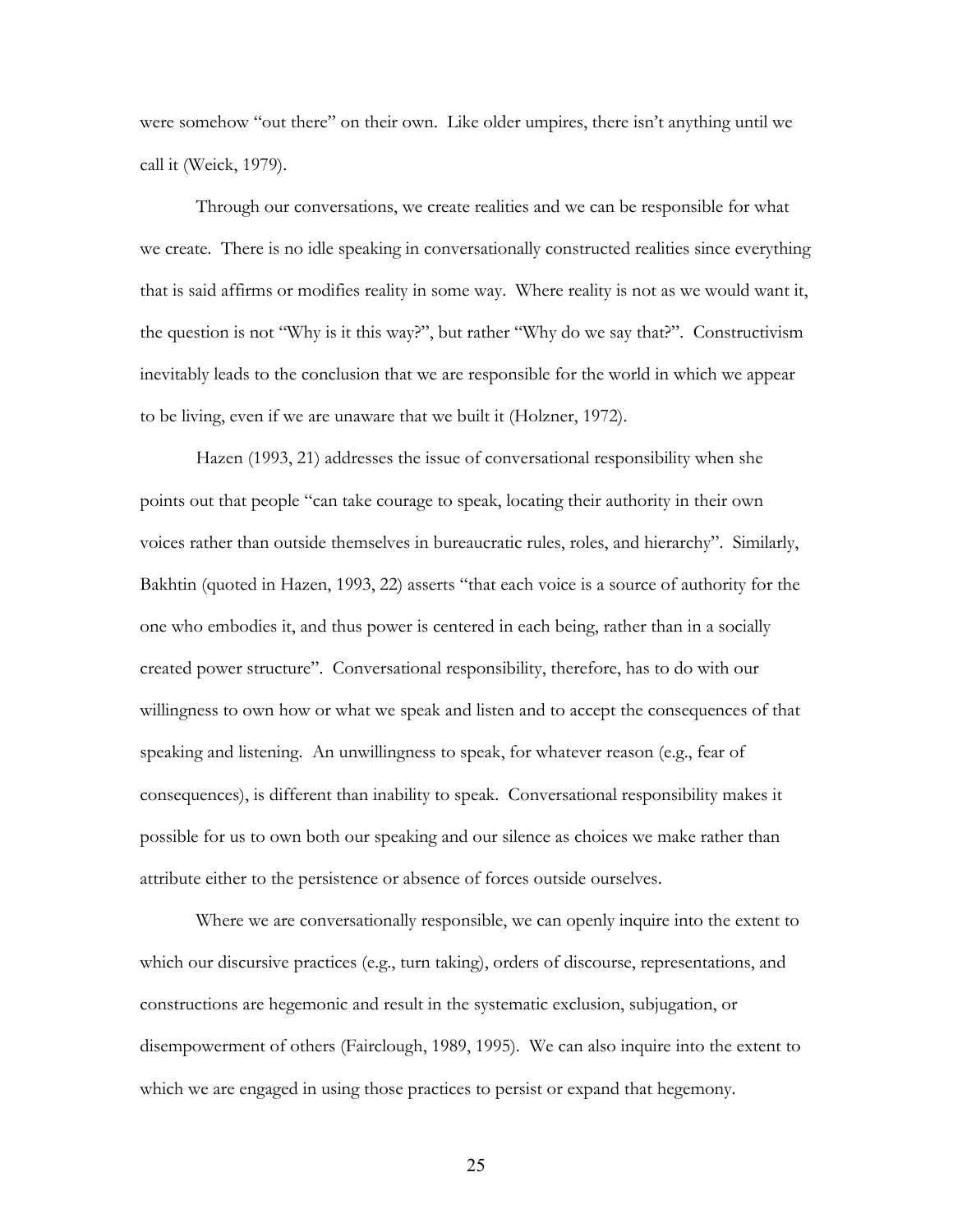Although there are clearly cases where people are intentional about maintain existing discursive orders and practices for their advantage, such is not always the case, and to assume otherwise is to take a cynical view. Indeed, one of the values and purposes of dialogue is to reveal and alter such practices and their assumptions. When applied to the production and management of change, conversational responsibility raises such questions as "What will I say, to whom, and for what purpose?" and "What are the consequences of my speaking and listening?".

 Conversational responsibility can open new opportunities for effecting self-fulfilling prophecies, which can have broad implications for the conduct of change (e.g.,Madon, Jussim, & Eccles, 1997; Smale, 1977). A self-fulfilling prophecy is "an assumption or prediction that, purely as a result of having been made, causes the expected or predicted event to occur and thus confirms its own 'accuracy'" (Watzlawick, 1984c, 95). And since an essential element of the self-fulfilling effect is an unshakable conviction that everything that has a name actually exists (Watzlawick, 1984c), any time that we name something (i.e., create a second-order reality conversation) we create an opportunity for a self-fulfilling prophecy. The prediction of some future event that has not yet taken place, e.g., "people will resist change", creates actions in the present, e.g., use of resistance reduction strategies, which in turn bring about and thereby "prove" the prediction.

From a structuralist-functionalist perspective, self-fulfilling prophecies are evidence that things "really are that way". But if we are conversationally responsible, and are aware that it is we who create these realities, then we do not have to be bound by them. According to Howard's existential axiom, "if a person becomes 'aware' of a theory concerning his behavior, he is longer bound by it but is free to disobey it" (quoted in Watzlawick, 1984,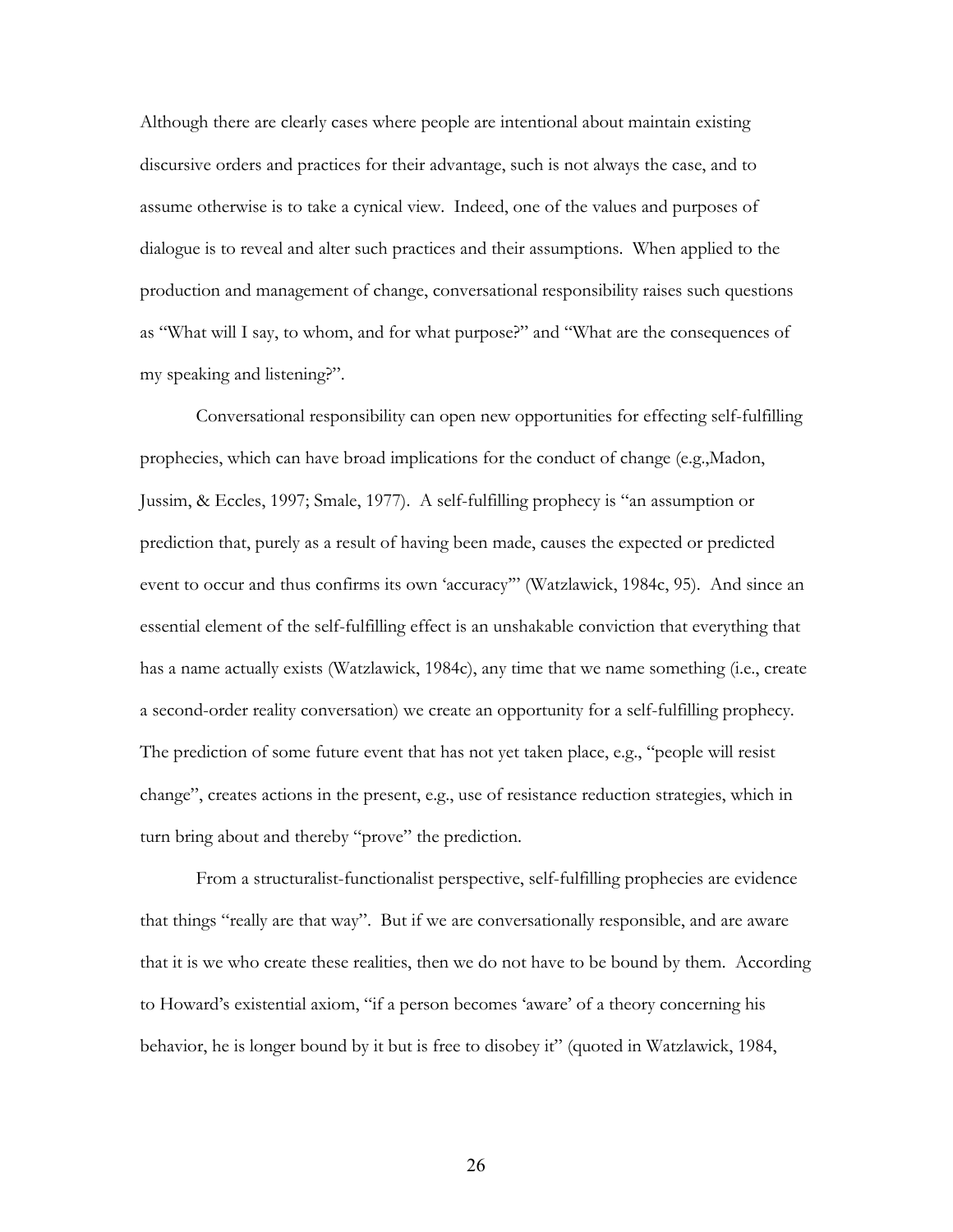113). But this freedom requires a willingness to be responsible for the theory and for generating a new one.

 It perhaps goes without saying that just because people can be conversationally responsible does not mean that they are conversationally responsible. People do lie and deceive (Ford, 1996), engage in defensive speaking (Argyris, 1990), and communicate so as to create favorable and self-serving impressions (Leary & Kowalski, 1990). Ironically, it is the effectiveness of these very practices that serves as a demonstration of the power of conversations to create realities and to mold actions consistent with those realities.

#### **Resistance.**

Producing change within a conversational context has implications for how we view resistance. From the two-realities standpoint, "resistance" is an attribution (second-order reality) given to some event occurrence (first-order reality) which, like the diagnosis "flu", calls forth and justifies a particular course of action (e.g., Kotter & Schlesinger, 1979). But, because resistance is a representation, any form of action (including non-action) can be interpreted as an attempt to undermine or sabotage change rather than as a neutral action or a contribution to the change. If change managers can be responsible for their role in generating the conversation "resistance" by seeing it as a second-order, rather than a firstorder reality, they can be free to create and choose a more empowering interpretation that reframes the conditions and circumstances and permits things to move forward in a different way. For example, the question "Why are we doing this?" could be interpreted as an opportunity to support the change by making its need more evident or as a cynical comment intended to reveal flawed thinking and thereby undermine the change, i.e., "resistance". In the later case, "resistance" (the second order reality interpretation) is put there by the change manager in response to the question (first order reality).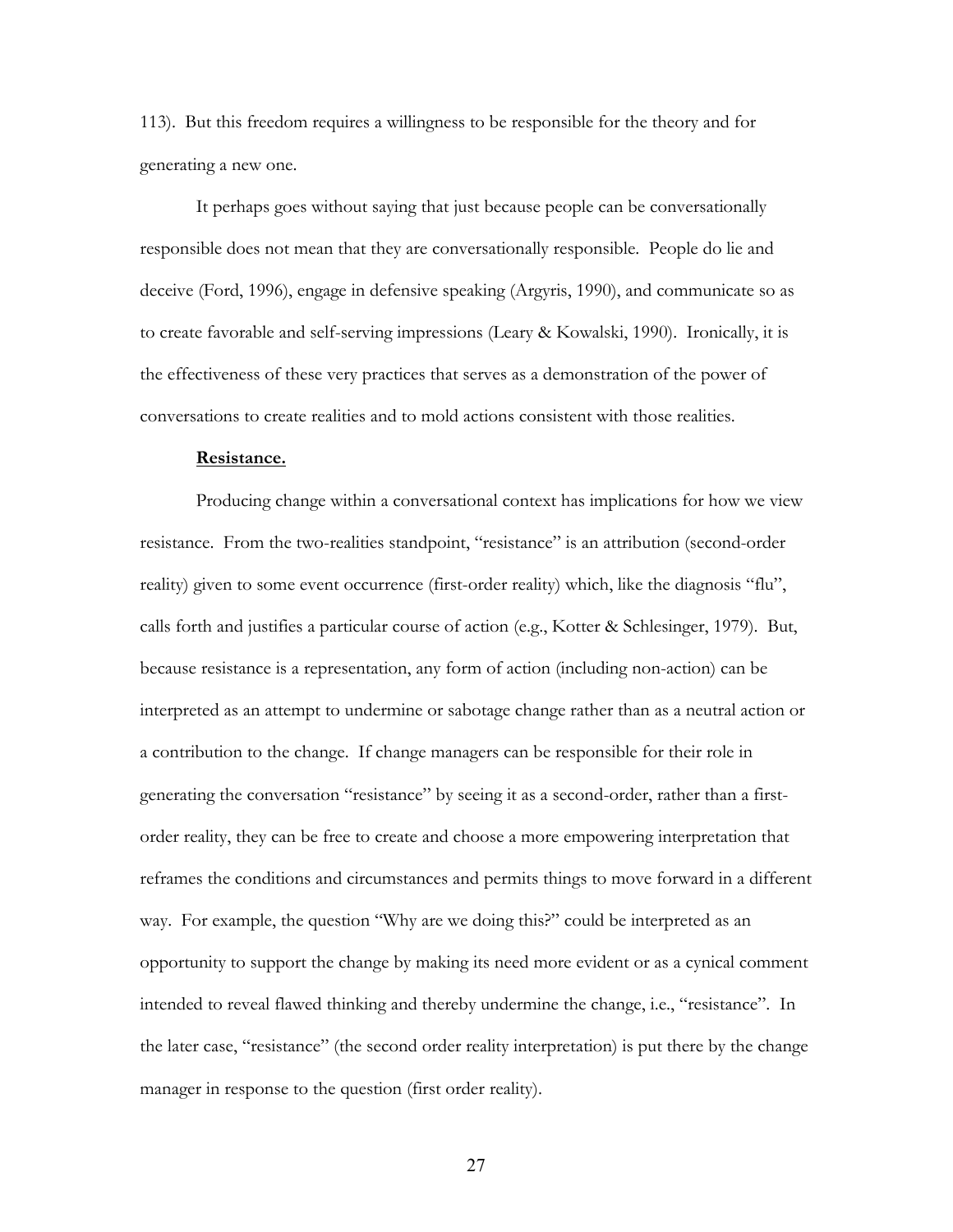When change is understood as a language shift, resistance can be seen as an issue of language maintenance (Holmes, 1992). For a variety of reasons, users of a language may feel that there is something to preserve in an existing language. Traditions, for example, are contained "in" a language and the loss of the old language brings about the loss of those traditions. Similarly, in Gergen's (1996) concept of distributed self, one's social self is located "in" the language and conversations of others. Language shifts, therefore, may seem tantamount to shifting one's identity and resisted to maintain that identity.

Language maintenance and structural coupling not only make shifting conversations more difficult, but imply that resistance is a not an individual based phenomenon. The more conversations that support, are attached to, or in some other way are interconnected with a particular conversation, the more "pull" there is to keep existing conversations in place. In this case, resistance becomes a function of conversational patterns (e.g., orders of discourse) rather than individual characteristics. It is because of this coupling that psychotherapists intervene in the network of conversations that constitute a family when working with a particular member of that family since working with the individual alone is insufficient (Watzlawick, et al., 1974). Kotter (1996) points out that the failure to take this coupling into account contributes to the failure of organizational transformation efforts.

Finally, resistance may be seen as an issue that stems from orders of discourse and the power associated with them (Fairclough, 1989). Such factors as turn taking, who gets to speak (voice), on what, and when are all affected by order of discourse and the power it grants to some and not others. All of this in turn influences the realities that get constructed and the actions to be taken. People, therefore, may object not only to the focus or content of the change itself, but also to the order of discourse through which it is produced and managed.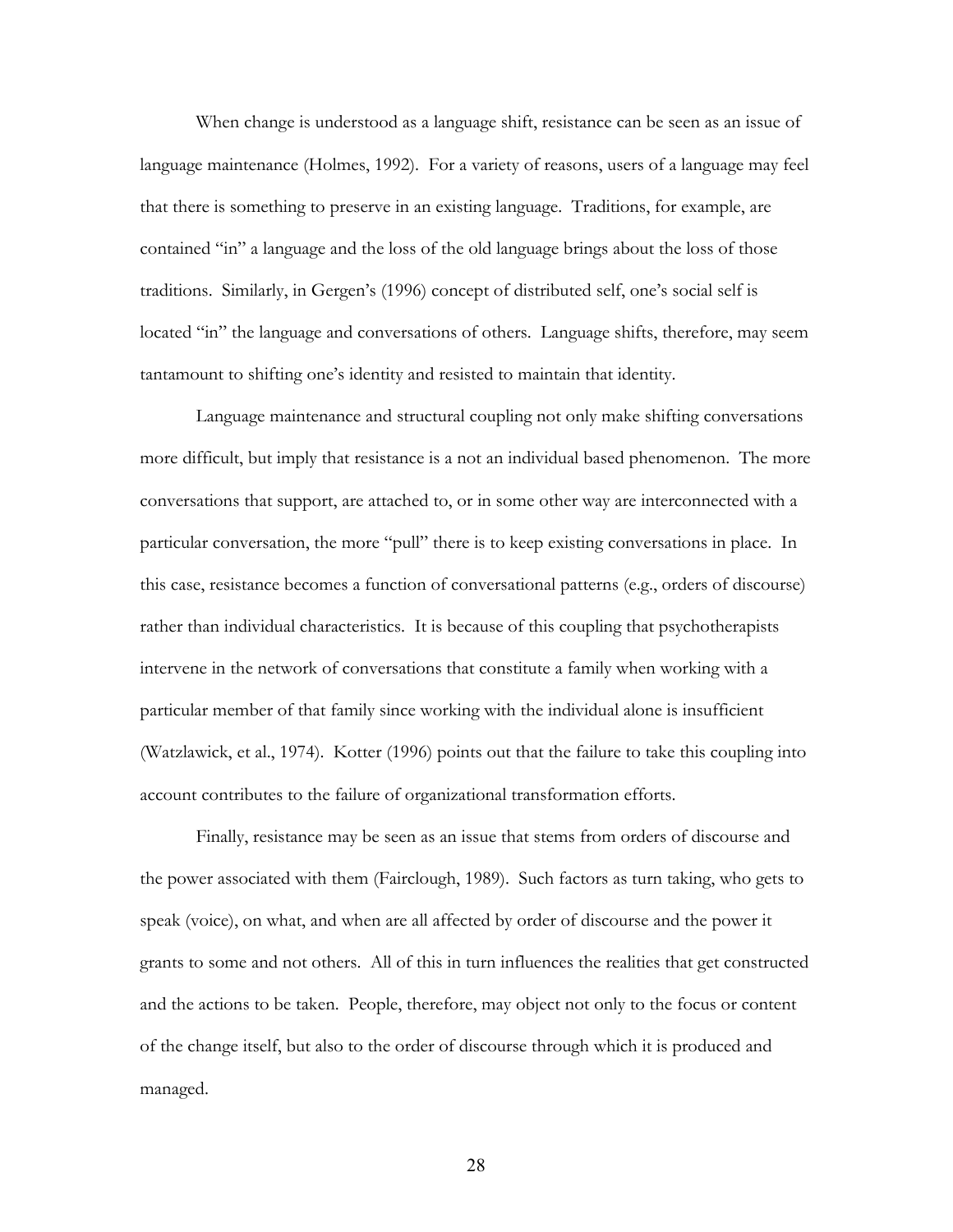## **5. CONCLUSION**

 It is possible to consider organizations as networks constituted in and by conversations. Accordingly, producing and managing change involves shifting that network of conversations by intentionally bringing into existence and sustaining "new" conversations while completing (and removing) current conversations. Rather than simply a tool, conversations are the target, medium, and product of organizational change. Indeed, in a network of conversations, an organizational change is itself a series of sequential and concurrent conversational episodes held together by a theme (Czarniawska, 1997).

 Although there is a considerable literature on organizational change and transformation, relatively little of it is devoted to language-based perspectives. Consequently, there is considerable room for expanding the inquiry into organizations as phenomena in language. The extensive literatures in linguistics, critical theory, etc. are rich resources for that expansion and should be explored for their possible applicability to the conduct of change.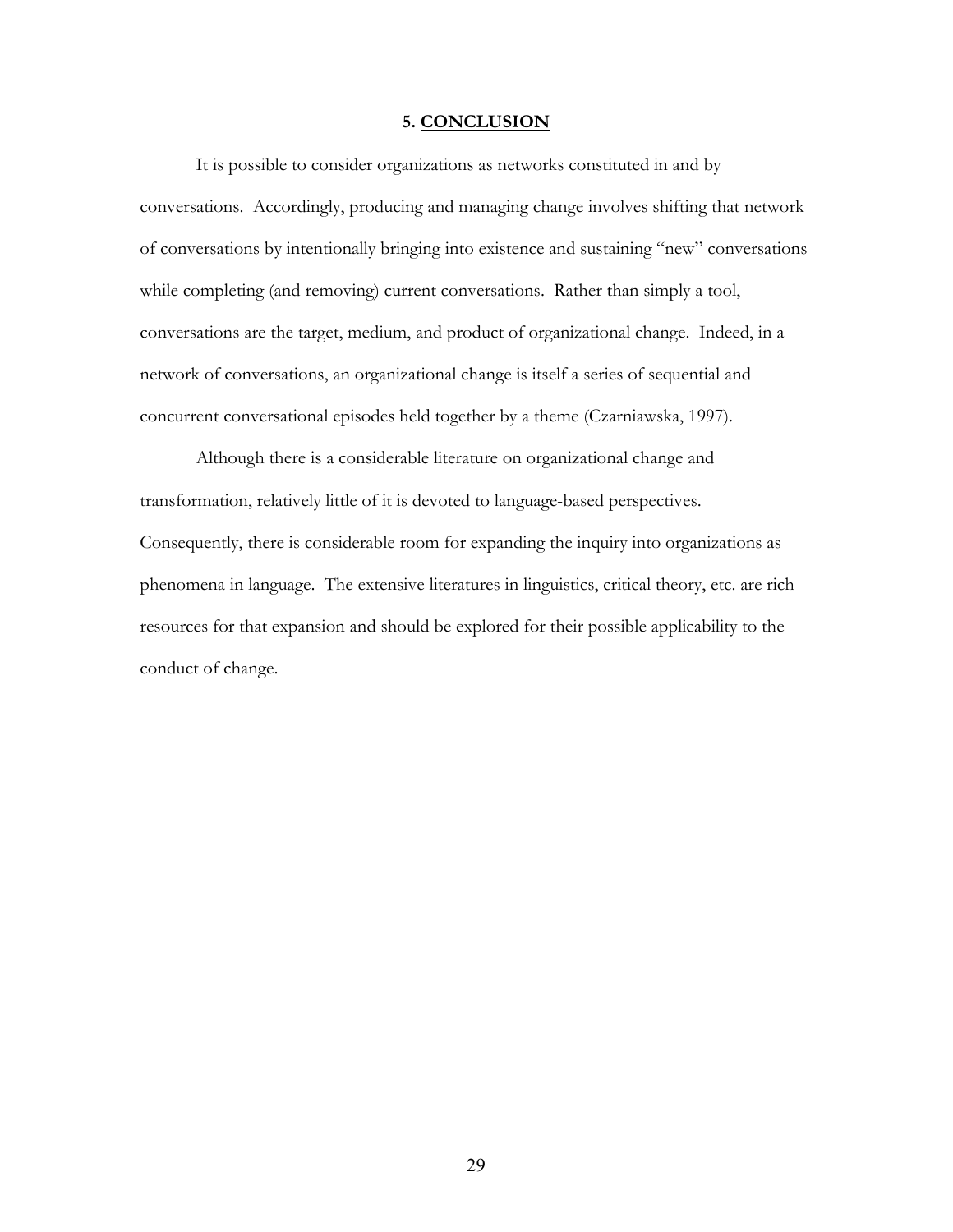#### References

- Albert, S. (1983). The sense of closure. In K. Gergen & M. Gergen (Eds.), *Historical social* psychology (pp. 159-172). Hillsdale, NJ: Erlbaum.
- Albert, S. (1984). A delete design model for successful transitions. In J. Kimberly & R. Quinn (Eds.), Managing organizational transitions (pp. 169-191). Homewood, IL: Irwin.
- Argyris, C. (1990). Overcoming organizational defenses: Facilitating organizational learning. Boston, MA: Allyn & Bacon.
- Argyris, C., & Schön, D. (1978). Organizational learning: A theory of action perspective. Reading, MA: Addison-Wesley.
- Ashkenas, R., & Jick, T. (1992). From dialogue to action in GE work-out: Developmental learning in a change process. In W. Pasmore & R. Woodman (Eds.), Research in organizational change and development (pp. 267-287). Greenwich, CT: JAI Press.
- Astley, W. (1985). Administrative science as socially constructed truth. Administrative Science Quarterly, 30, 497-513.
- Astley, W. G., & Zammuto, R. (1992). Organization science, managers, and language games. Organization Science, 443-460.

Austin, J. (1962). How to do things with words. Cambridge, MA: Harvard University Press.

- Baker, A., & Kolb, D. (1993). Diversity, learning and good conversation. In R. Sims (Eds.), Diversity and differences in organizations: Issues and perspectives Quorum Books, Greenwood Press.
- Bakhtin, M. (1986). Speech genres and other late essays (McGee, V.W., Trans.). Austin, TX: University of Texas Press.

Bateson, G. (1972). Steps to an ecology of mind. New York: Ballentine Books.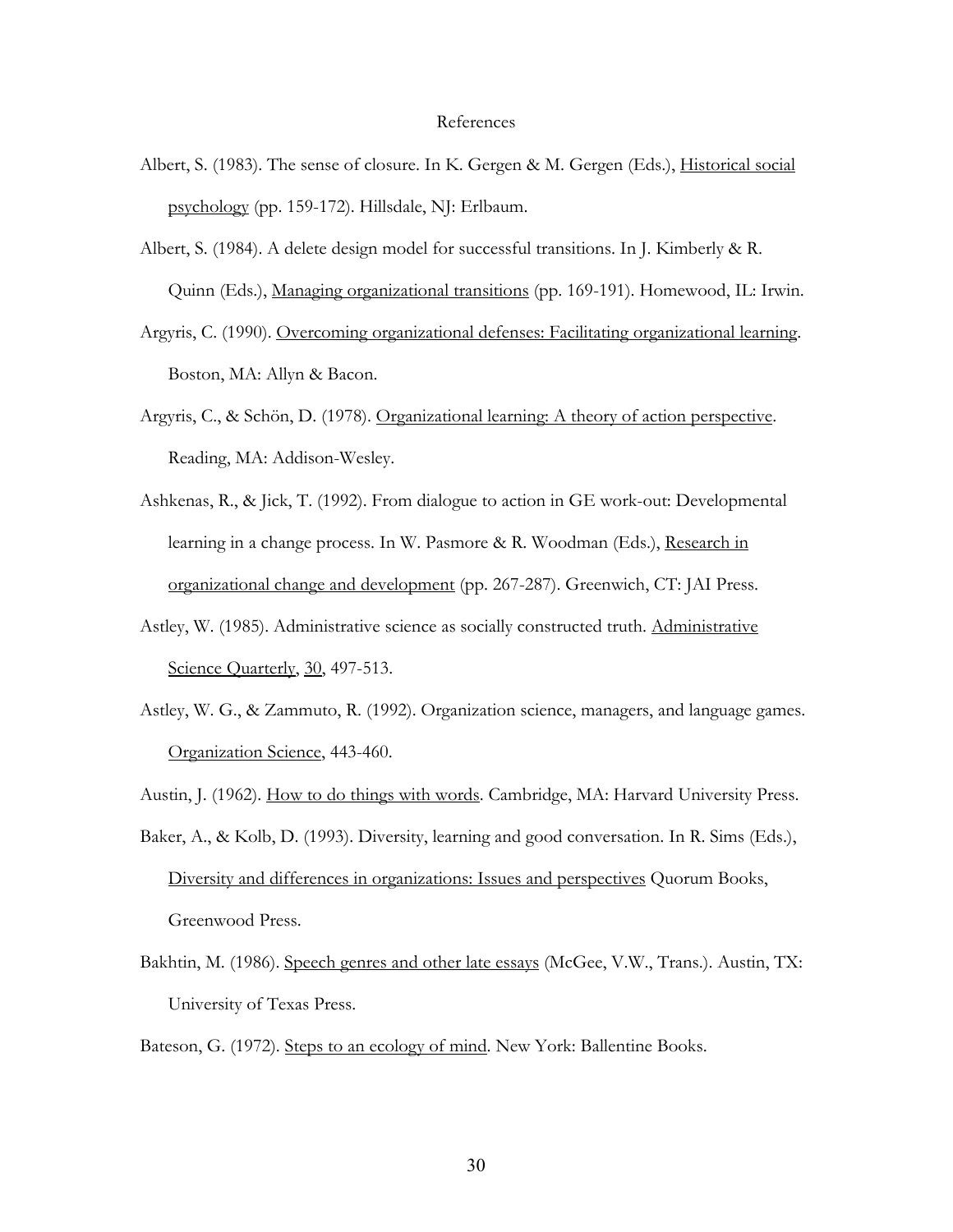- Beckhard, R., & Harris, R. (1977). Organizational transitions: Managing complex change. Reading, MA: Addison-Wesley.
- Beer, M. (1980). Organization change and development: A systems view. Santa Monica, CA: Goodyear.
- Beer, M., Eisenstat, R., & Spector, B. (1990). Why change programs don't produce change. Harvard Business Review, 67(6), 158-166.
- Berger, P., & Luckmann, T. (1966). The social construction of reality. New York: Anchor Books.
- Berquist, W. (1993). The postmodern organization. San Francisco, CA: Jossey-Bass.
- Block, P. (1987). The empowered manager: Positive political skills at work. San Francisco, CA: Jossey-Bass.
- Block, P. (1993). Stewardship: Choosing service over self-interest. San Francisco, CA: Berrett-Koehler.
- Boden, D. (1994). The business of talk. Cambridge, UK: Polity Press.
- Bohm, D. (1996). On Dialogue. London: Routledge.
- Boje, D. (1991). The storytelling organization: A study of story performance in an officesupply firm. Administrative Science Quarterly, 36, 106-126.
- Boje, D. (1995). Stories of the storytelling organization: A postmodern analysis of Disney as "Tamara-land". Academy of Management Journal, 38(4), 997-1035.
- Bridges, W. (1980). Transitions: Making sense of life's changes. Reading, MA: Addison-Wesley.
- Brown, J. (1995). Dialogue: Capacities and stories. In S. Chawla and J. Renesch (Eds.), Learning organizations: Developing cultures for tomorrow's workplace. (pp. 153-164). Portland, OR: Productivity Press.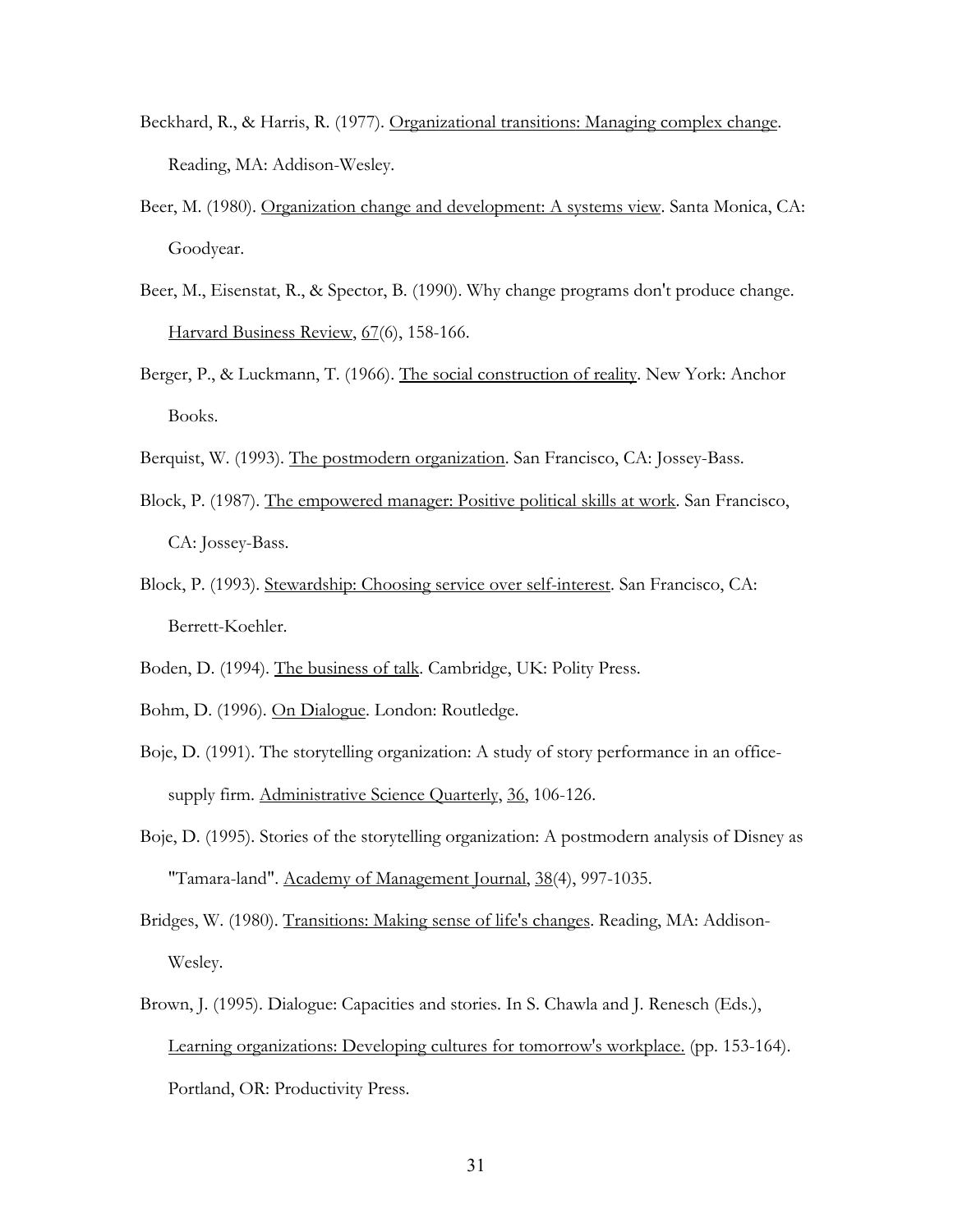- Burrell, G., & Morgan, G. (1979). Sociological paradigms and organisational analysis. London:: Heineman.
- Cappella, J., & Street, R. (1985). Introduction: A functional approach to the structure of communicative behavior. In R. Street & J. Cappella (Eds.), Sequence and pattern in communicative behavior (pp. 1-29). London: Edward Arnold.
- Czarniawska, B. (1997). Narrating the organization: Dramas of institutional identity. Chicago, IL: The University of Chicago Press.
- Fairclough, N. (1989). Language and power. London: Longman.
- Fairclough, N. (1992). Discourse and social change. Cambridge, UK: Polity Press.
- Fairclough, N. (1995). Critical discourse analysis: The critical study of language. London, UK.: Longman.
- Fairhurst, G., & Sarr, R. (1996). The art of framing: Managing the language of leadership. San Francisco, CA: Jossey-Bass.
- Fisher, W. (1987). Human communication as narrative: Toward a philosophy of reason, value, and action. Columbia, SC: University of South Carolina Press.
- Ford, C. (1996). Lies! Lies!! Lies!!!: The psychology of deceit. Washington, DC: American Psychiatric Press, Inc.
- Ford, J. D., & Ford, L. W. (1994). Logics of identity, contradiction, and attraction in change. The Academy of Management Review, 19, 756-785.
- Ford, J. D., & Ford, L. W. (1995). The role of conversations in producing intentional change in organizations. The Academy of Management Review, 20, 541-570.
- Gergen, K. (1985). The social constructionist movement in modern psychology. American Psychologist, 40, 266-275.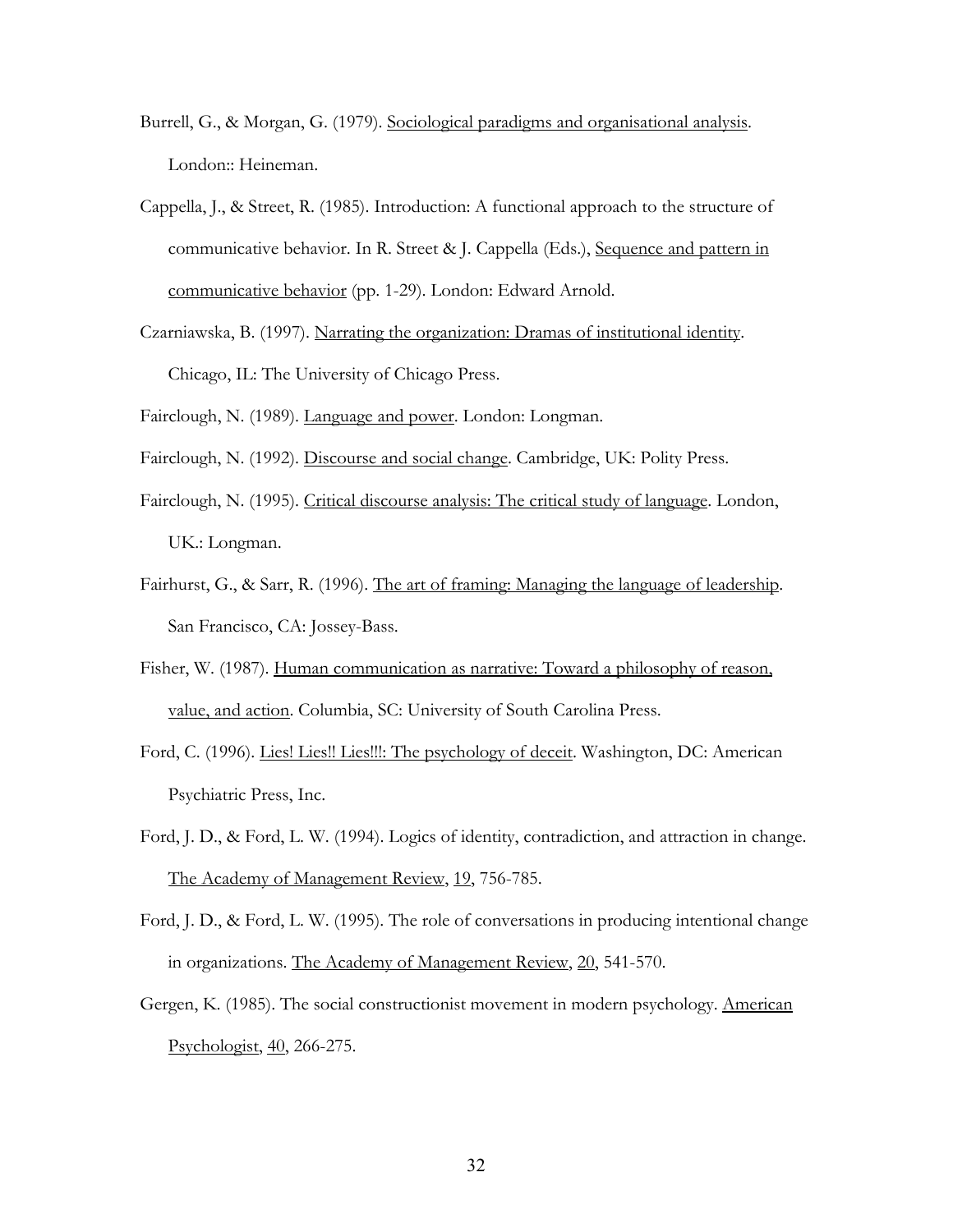- Gergen, K., & Thatchenkery, T. (1996). Organization science as social construction: Postmodern potentials. Journal of Applied Behavioral Analysis, 32, 356-377.
- Grant, G. (1995). Strategic quality management: Creative tension in action. Calgary, AL: Strategic Links Incorporated.

Hamel, G., & Prahalad, C. (1989). Strategic Intent. Harvard Business Review, 66(3), 63-76.

Harré, R. (1980). Social being: A theory for social psychology. Totowa, NJ: Littlefield, Adams & Co.

- Hazen, M. (1993). Towards polyphonic organization. Journal of Organizational Change Management, 6(5), 15-26.
- Hazen, M. (1994). Multiplicity and change in persons and organizations. Journal of Organizational Change Mangement, 7(6), 72-81.

Holmes, J. (1992). An introduction to sociolinguistics. London, UK.: Longman.

- Holzner, B. (1972). Reality construction in society. Cambridge, MA: Schenkman Publishing CO.
- Isaacs, W. (1993). Taking flight: Dialogue, collective thinking, and organizational learning. Organizational Dynamics, 22(2), 24-39.
- Johnson, P. (1988). Why I race against phantom competitors. Harvard Business Review,  $66(5)$ , 105-112.
- Kanungo, R. (1992). Alienation and empowerment: Some ethical perspectives in business. Journal of Business Ethics, 11(5,6), 413-422.
- Knorr-Cetina, K. (1981). The manufacture of knowledge: An essay on the constructivist and contextual nature of science. Oxford, EN: Pergamon Press.
- Kotter, J. (1996). Leading change: Why transformation efforts fail. Harvard Business Review,  $73(2)$ , 59-67.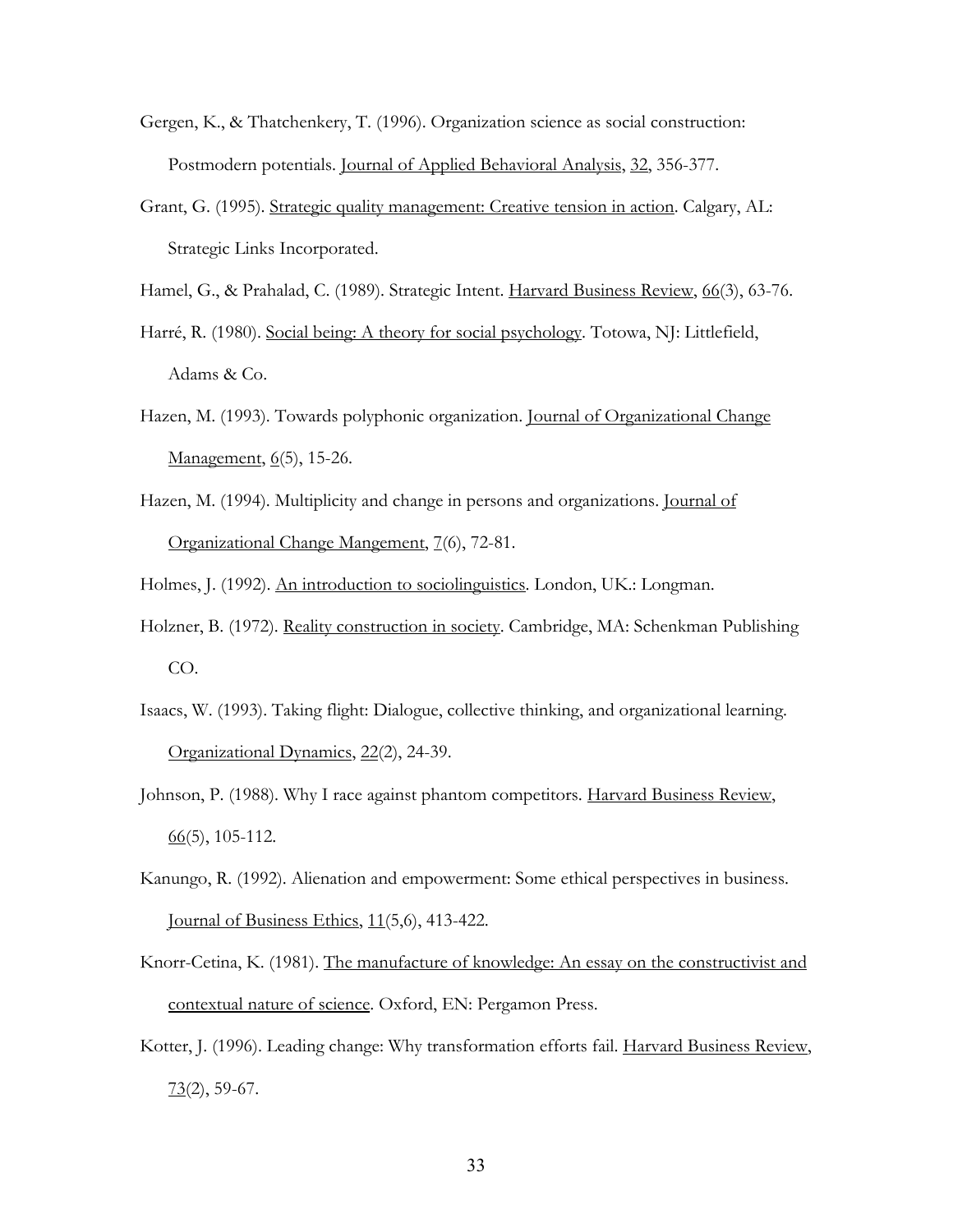- Kotter, J., & Schlesinger, L. (1979). Choosing strategies for change. Harvard Business Review, 57(2), 106-114.
- Leary, M., & Kowalski, R. (1990). Impression management: A literature review and two component models. Psychological Bulletin, 107, 34-47.
- Levy, A., & Merry, U. (1986). Organizational transformation: Approaches, strategies, theories. New York: Praeger.
- Lyotard, J. (1979). The postmodern condition: A report on knowledge (Bennington, G.
- Massumi, B., Trans.). Minneapolis, MN: University of Minnesota Press.
- Madon, S., Jussim, L., & Eccles, J. (1997). In search of the powerful self-fulfilling prophecy. Journal of Personality and Social Pschology, 72(4), 791-809.
- Marzano, R., Zaffron, S., Zraik, L., Robbins, S., & Yoon, L. (1995). A new paradigm for educational change. Education, 116(2), 162-173.
- Maturana, H., & Varela, F. (1987). The tree of knowledge: The biological roots of human understanding. Boston, MA: New Science Library.
- Mauws, M., & Phillips, N. (1995). Understanding language games. Organization Science,  $6(3)$ , 322-334.
- Mills, B. (1995). Strategic management from a future. In Academy of Management Meetings, . Vancouver, BC:
- Oakley, E., & Krug, D. (1991). Enlightened leadership: Getting to the heart of change. New York: Fireside.
- Pascale, R. (1990). Managing on the edge: How the smartest companies use conflcit to stay ahead. New York: Touchstone.
- Pascarella, P. (1987). Create breakthroughs in performance by changing the conversation. Industry Week(June 15), 50-57.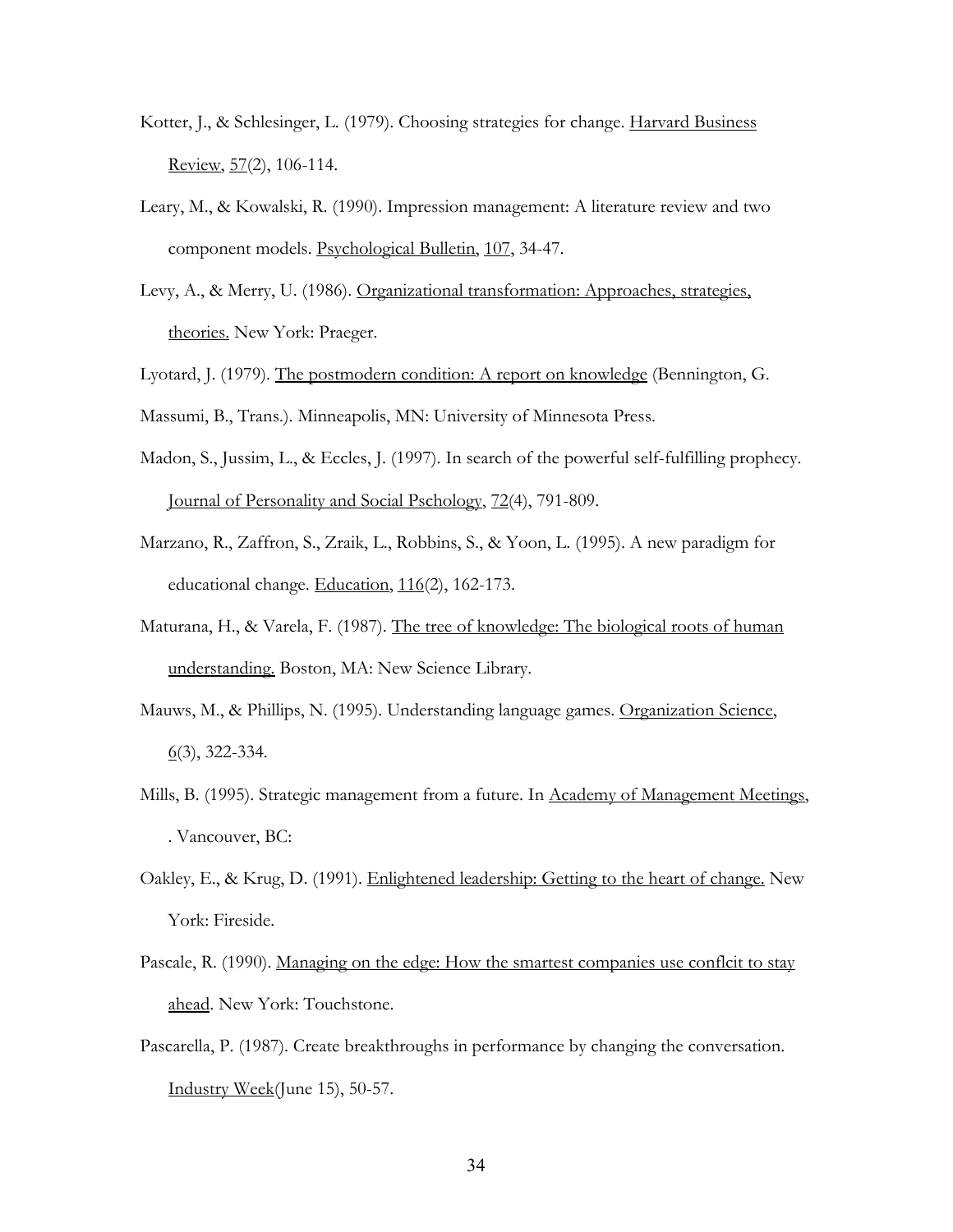- Reichers, A., & Wanous, J. (1995). Understanding and managing cynicism about organizational change (Working Paper No. 95-35). Max M. Fisher College of Business, The Ohio State University, Columbus, OH.
- Reike, R., & Sillars, M. (1984). Argumentation and the decision making process (2nd ed). Glenview, IL: Scott, Foresman and Co.
- Rorty, R. (1989). Contingency, irony, and solidarity. Cambridge, ENG: Cambridge University Press.
- Rorty, R. (1991). Objectivity, relativism, and truth: Philosophical papers, vol. 1. Cambridge, EN: Cambridge University Press.
- Rosenhan, R. (1984). On being sane in insane places. In P. Watzlawick (Eds.), The invented reality: How do we know what we believe we know? (pp. 117-144). New York: Norton.
- Schein, E. (1993). On dialogue, culture, and organizational learning. Organizational Dynamics, 22(2), 40-51.
- Scherr, A. (1989). Managing for breakthroughs in productivity. Human Resource Management, 28, 403-424.
- Schrage, M. (1989). No more teams! Mastering the dynamics of creative collaboration. New York: Currency Paperbacks.
- Schwandt, T. (1994). Constructivist, interpretivist approaches to human inquiry. In N. Denzin & Y. Lincoln (Eds.), Handbook of Qualitative Research Thousand Oaks, CA: Sage Publications.
- Searle, J. (1969). Speech acts: An essay in the philosophy of language. Cambridge, ENG: Cambridge University Press.

Searle, J. (1995). The construction of social reality. New York, NY: Free Press.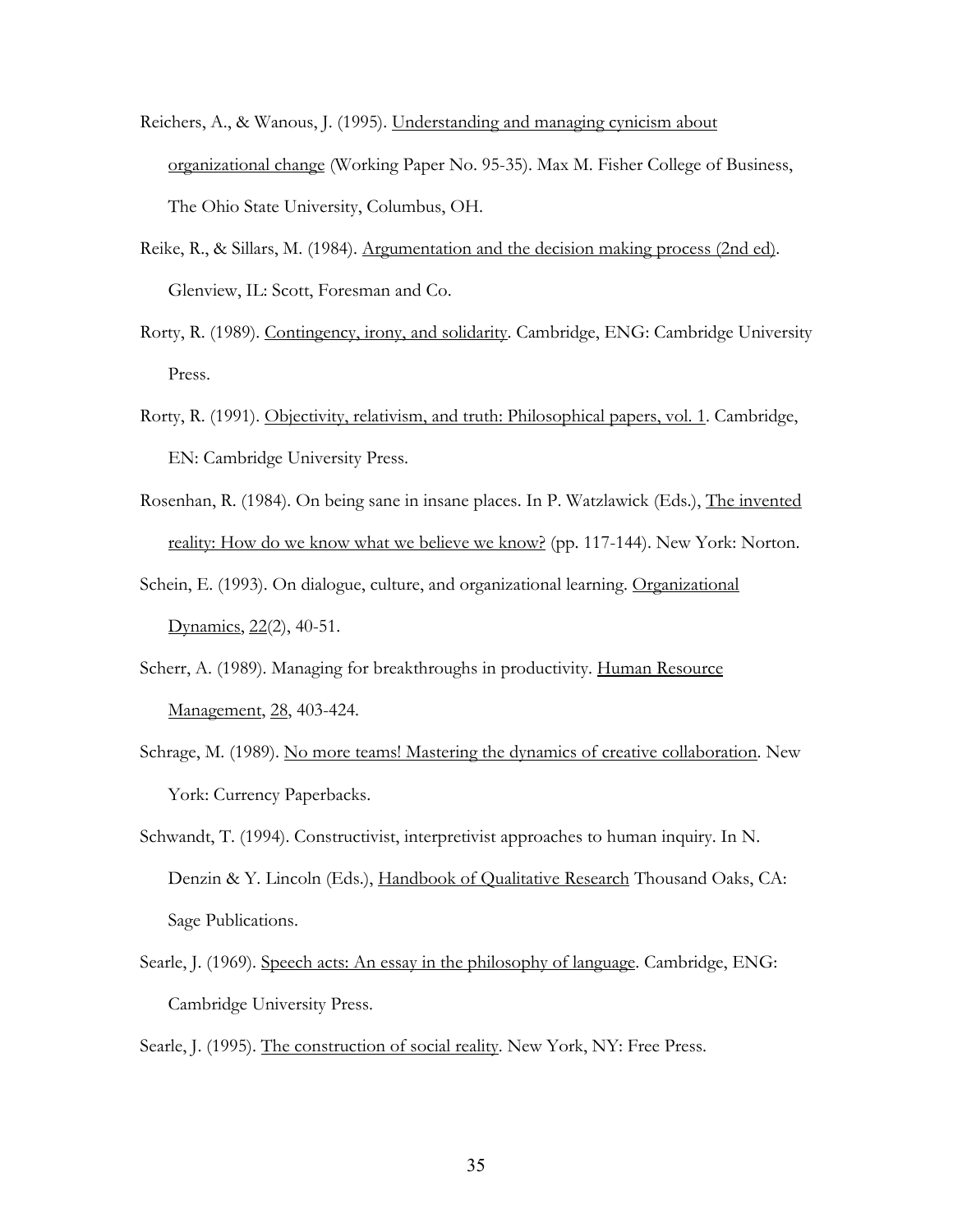- Senge, P. (1990). The fifth discipline: The art & practice of the learning organization. New York: Doubleday Currency.
- Sköldberg, K. (1994). Tales of change: Public administration reform and narrative mode. Organization Science, 5(2), 219-238.
- Smale, G. (1977). Prophecy, behaviour and change: An examination of self-fulfilling prophecies in helping relationships. London, EN: Routledge & Kegan Paul.

Spivey, N. (1997). The constructivist metaphor. San Diego, CA.: Academic Press.

- Tenkasi, R., & Boland, R., Jr. (1993). Locating meaning making in organizational learning: The narrative basis of cognition. In Research in organizational change and development Greenwich, CT: JAI Press.
- Thachankary, T. (1992). Organizations as "texts": Hermeneutics as a model for understanding organizational change. Research in Organizational Change and Development, 6, 197-233.
- von Foester, H. (1984). On constructing a reality. In W. P. (Eds.), The invented reality: How do we know what we believe we know New York: Norton.
- Wanous, J. (1992). Organization entry: Recruitment, selection, orientation, and socialization of newcomers, Second ed. Reading, MA: Addison-Weslet.
- Watzlawick, P. (1976). How real is real? New York: Random House.
- Watzlawick, P. (1984a). Foreword. In P. Watzlawick (Eds.), The invented reality: How do we know what we believe we know? (pp. 9-11). New York: W.W. Norton & Company, Inc.
- Watzlawick, P. (Ed.). (1984b). The invented reality: How do we know what we believe we know? (Contributions to constructivism). New York: W.W. Horton.
- Watzlawick, P. (1984c). Self-fulfilling prophecies. In P. Watzlawick (Eds.), The invented reality (pp. 95-116). New York: Norton.